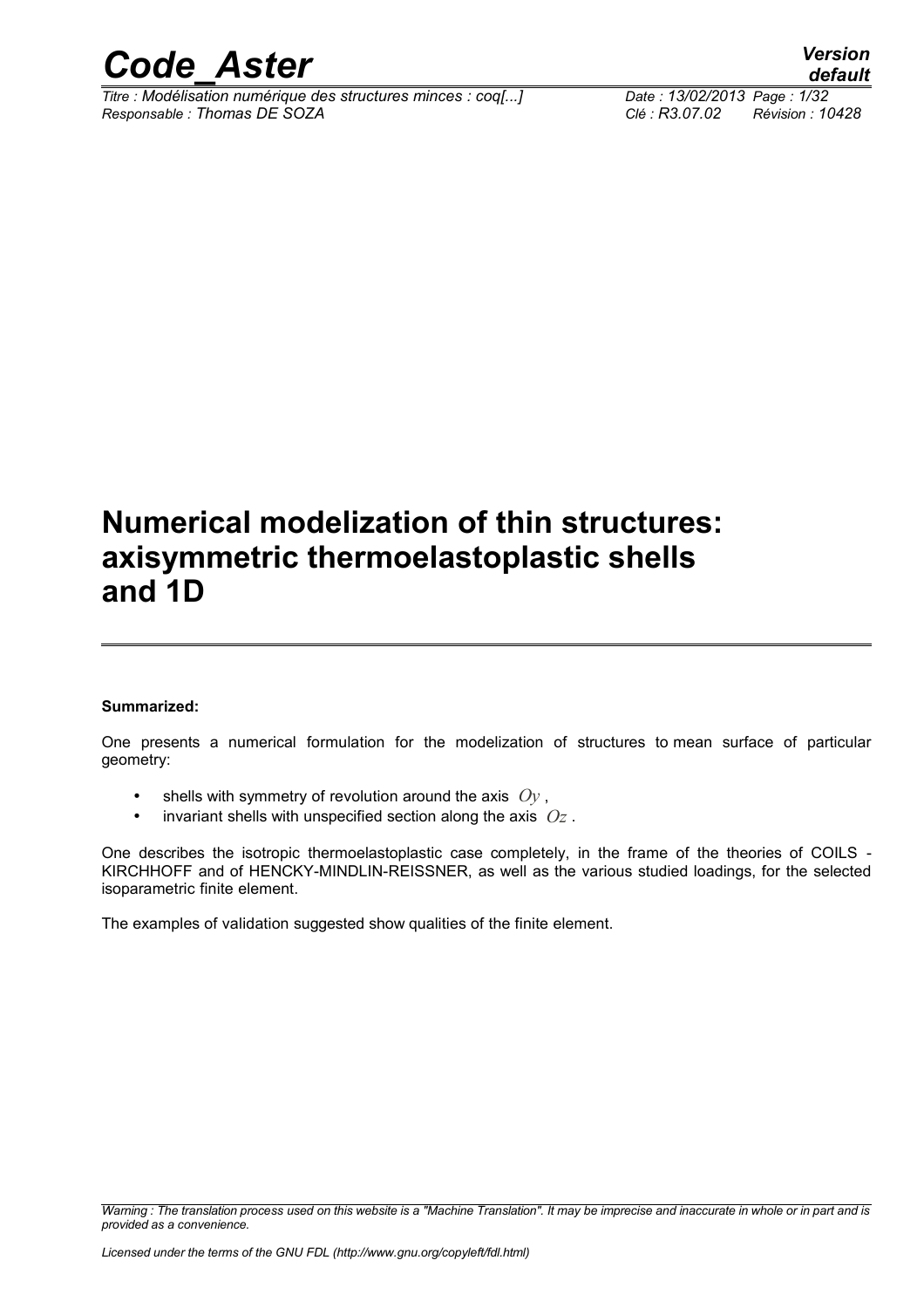*Titre : Modélisation numérique des structures minces : coq[...] Date : 13/02/2014 Page : 713/02/2013 Page : 713/02/2013 Page : Page : Page : Page : Page : Page : Page : Page : Page : Page : Page : Page : Page : Pa Responsable : Thomas DE SOZA Clé : R3.07.02 Révision : 10428*

### **Contents**

*Warning : The translation process used on this website is a "Machine Translation". It may be imprecise and inaccurate in whole or in part and is provided as a convenience.*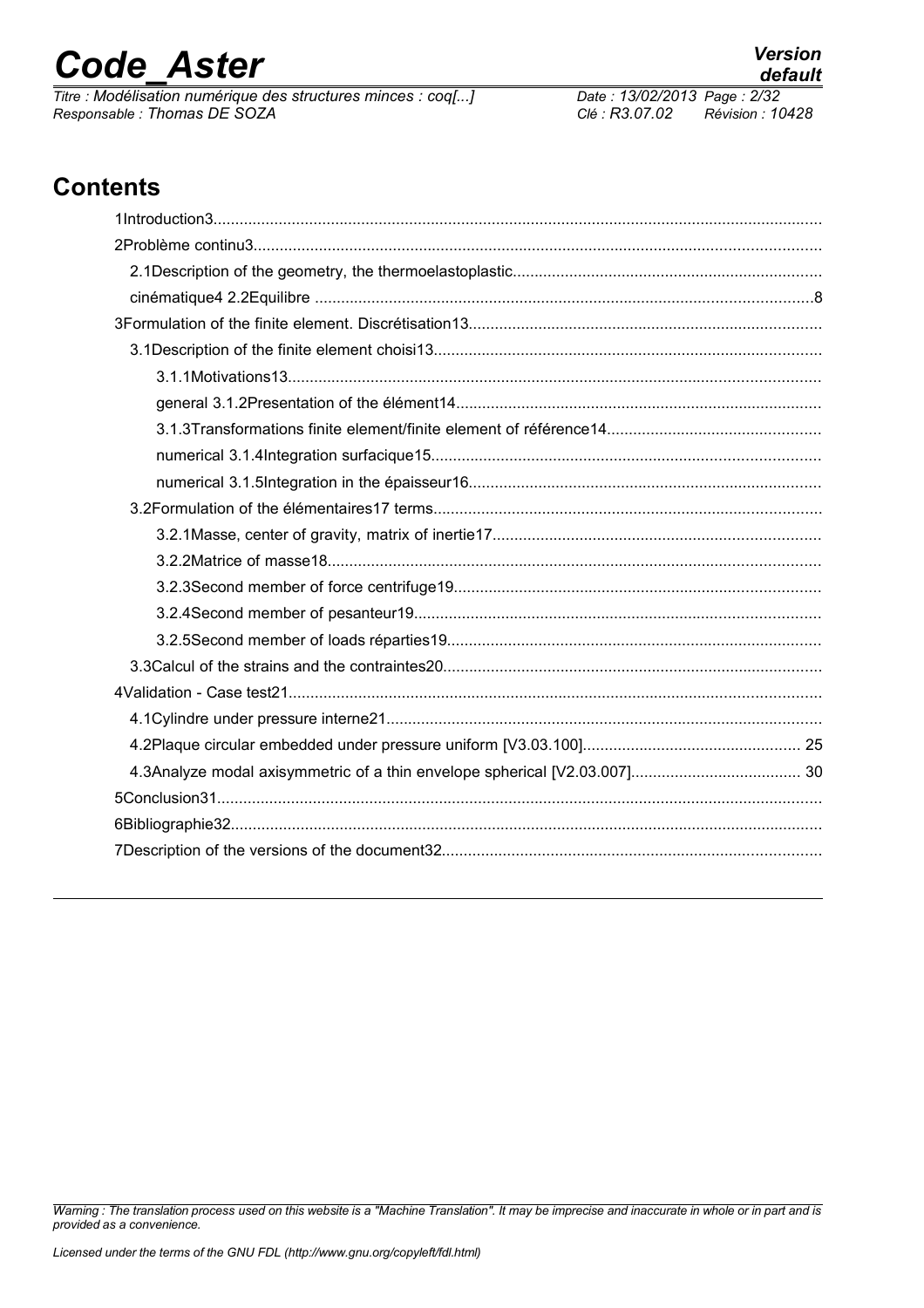*Titre : Modélisation numérique des structures minces : coq[...] Date : 13/02/2013 Page : 3/32 Responsable : Thomas DE SOZA Clé : R3.07.02 Révision : 10428*

*default*

### **1 Introduction**

One is interested in what follows to the mechanical modelization of thin structures to mean surface of particular geometry:

- shells with symmetry of revolution around the axis *Oy* ,
- shells with invariant unspecified sections along the axis *Oz* .

More particularly, one limits oneself if the mechanical parameters (materials, loadings) are independent of a direction of space (the circumference for the shells of revolution, the axis *Oz* shells C\_PLAN and D\_PLAN).

For the resolution of chained thermomechanical problems, one must use before the finite element of thermal shell describes in [R3.11.01] according to the case in his axisymmetric version, or his invariant plane version according to *Oz* .

One gives hereafter first of all a progress report on the description of the mechanical model: kinematics, thermoelastoplastic constitutive law. Then one presents the selected finite element, the interpolation and the integration method.

One gives finally some numerical results of application, by comparison with analytical solutions.

### **2 Continuous problem**

the geometry is defined in a unidimensional way:

- by the generator in the plane  $[O_{xV}]$  for a shell of revolution,
- by the section of the shell in the plane  $(Oxy)$  for an invariant shell in  $z$ .

In this last case, by analogy with the two-dimensional problems, one considers two cases:

- the case "plane stresses", i.e. that of a free shell according to the direction *Oz* , or that of an arc in the plane  $Oxy$ ,
- the case "plane strains", i.e. when displacements according to the direction *Oz* are null.

*Warning : The translation process used on this website is a "Machine Translation". It may be imprecise and inaccurate in whole or in part and is provided as a convenience.*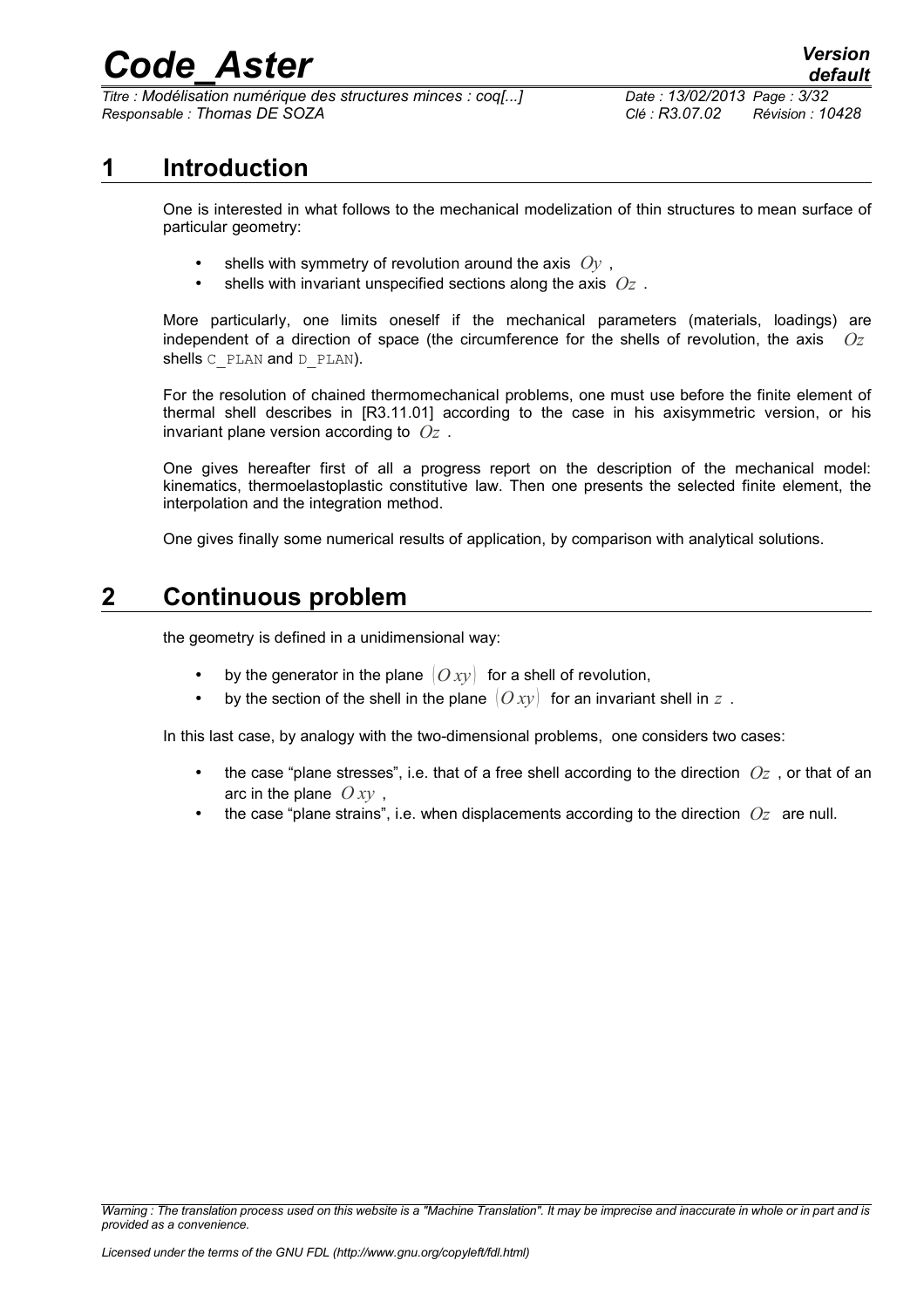*Titre : Modélisation numérique des structures minces : coq[...] Date : 13/02/2013 Page : 4/32 Responsable : Thomas DE SOZA Clé : R3.07.02 Révision : 10428*

### **2.1 Description of the geometry, of the kinematics**

One considers a shell of revolution of axis *Oy* , or an invariant shell according to the axis *Oz* . For both, mean surface is defined by the curve  $\omega = AB$  in the plane  $O xy$  :  $\omega$  is a generator for the shell of revolution, or the section for the invariant shell according to *Oz* .



**Appear 2.1-a: Shell of revolution**



**Appears 2.1-b: Generator**

*Warning : The translation process used on this website is a "Machine Translation". It may be imprecise and inaccurate in whole or in part and is provided as a convenience.*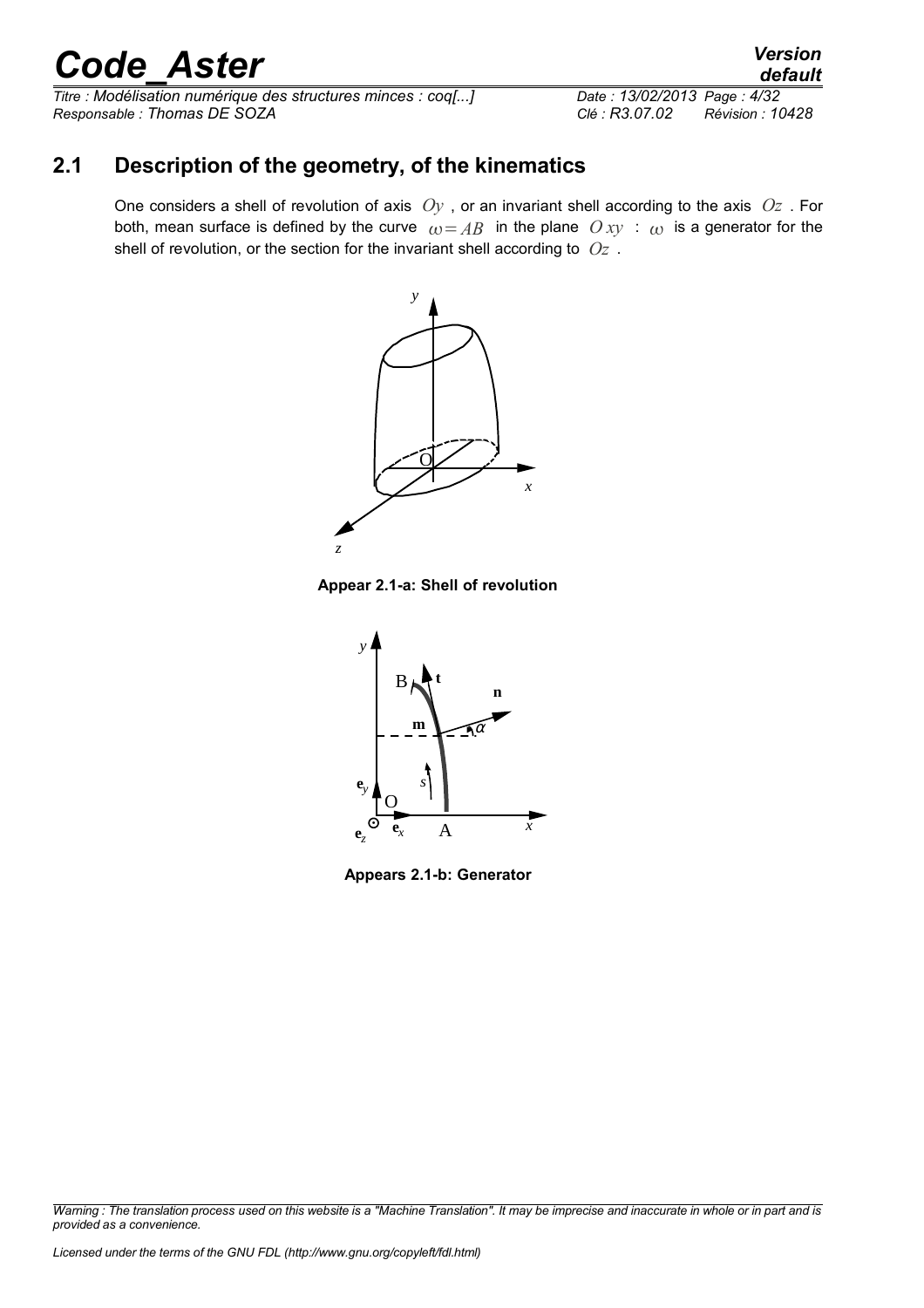*Titre : Modélisation numérique des structures minces : coq[...] Date : 13/02/2013 Page : 5/32 Responsable : Thomas DE SOZA Clé : R3.07.02 Révision : 10428*



**Appears 2.1-c: Shell with invariant section according to** *Oz*

the curve  $\omega = AB$  is parameterized by the curvilinear abscisse *s* . One will note partial derivatives ∂  $\frac{\partial}{\partial s}$  by: *, s* .

In a point  $m$  of  $\omega$  one defines the local coordinate system  $(n, t, e_z)$  by:

$$
t = \frac{\mathbf{Om}_{,s}}{\|\mathbf{Om}_{,s}\|} \quad ; \quad n \wedge t = e_{_z} \; .
$$

One notes also the angle  $\alpha$  such as:

 $n = \cos \alpha e_x + \sin \alpha e_y$ .

The curvature of  $\omega$  is defined by:

$$
\frac{1}{R} = -n \cdot t_{,s} = \alpha_{,s}
$$

In the case of the shell of revolution, the position on the parallel passing by *m* is noted  $\theta$ . The tangent vector on this parallel is  $e_{\theta}$  . For the generator located in the plane  $Oxy$  ,  $\theta$  = 0 and  $e_{\scriptscriptstyle{\theta}}^{\scriptscriptstyle}=\!-e_{\scriptscriptstyle{\text{z}}}^{\scriptscriptstyle -}$  . The radius of curvature of the parallel in  $\scriptstyle{m}^{\scriptscriptstyle -}$  is:

$$
R_{\theta} = \frac{r}{\cos \alpha} \text{ where } r \text{ is the X-coordinate } x \text{ of the point } m \text{ of } \omega.
$$

On the other hand, for an invariant shell according to *z* this parallel is a right generator, directed according to *e <sup>z</sup>* , of curvature null.

The kinematical transformations of the shell are defined by the displacement *U* of the point *m* of mean surface, like by the rotation  $\beta_s$  of the norm  $n$  at the point  $m$  . The vector  $|U|$  can be expressed in local base:

$$
U_{(s)} = U_{(s)} \cdot t_{(s)} + W_{(s)} \cdot n_{(s)} \; .
$$

*Warning : The translation process used on this website is a "Machine Translation". It may be imprecise and inaccurate in whole or in part and is provided as a convenience.*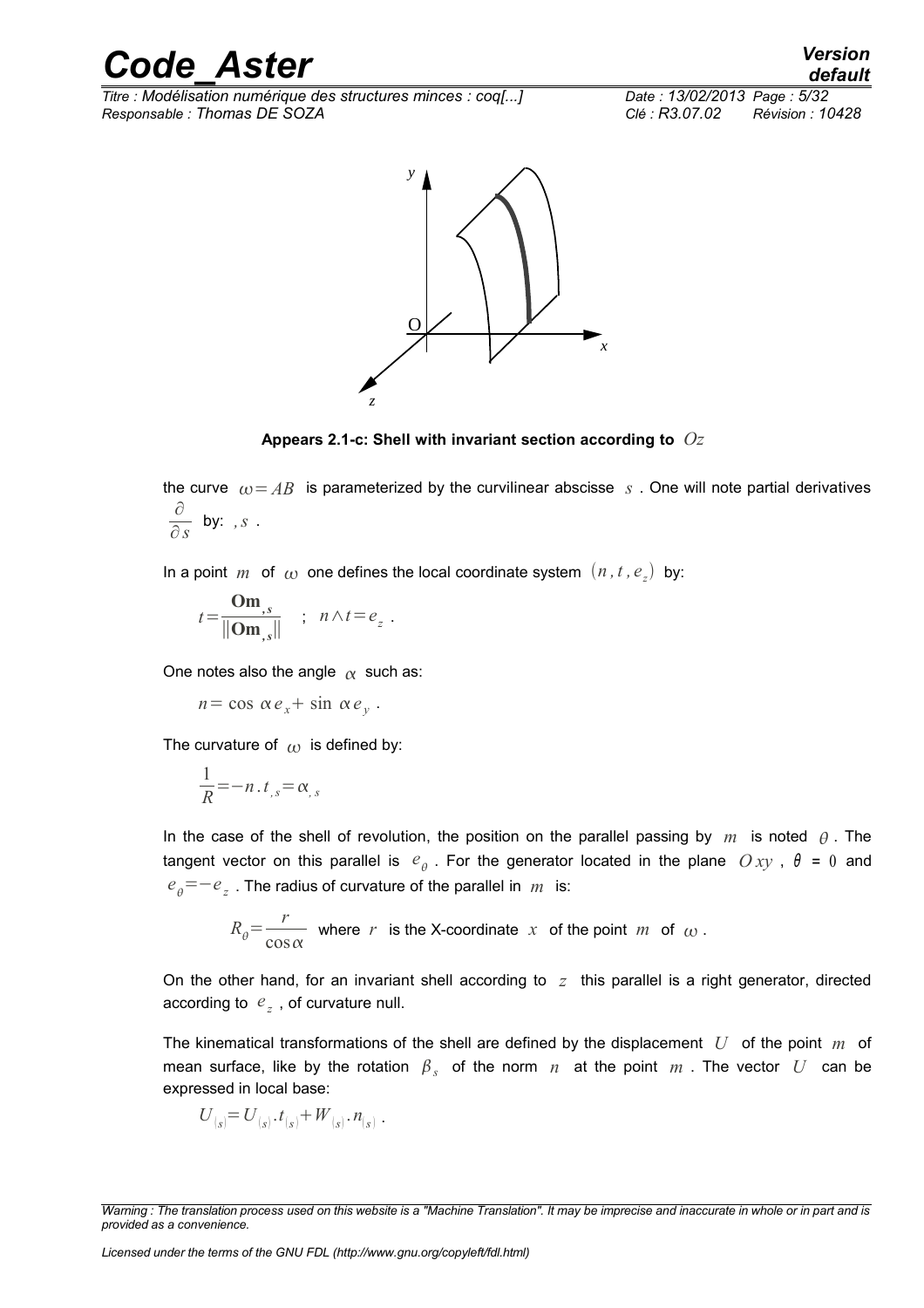*Titre : Modélisation numérique des structures minces : coq[...] Date : 13/02/2013 Page : 6/32 Responsable : Thomas DE SOZA Clé : R3.07.02 Révision : 10428*

Or in Cartesian base:

$$
U_{|s|} = u_x(s)e_x + u_y(s)e_y
$$
.

The strains of the shell associated with this transformation  $(U, \beta_s)$  are determined by:

- a membrane strain tensor *E* ,
- a tensor of variation of curvature *K* ,
- a vector of strain of distortion tranverse  $\gamma$ .

This last appears in the theory of shells of HENCKY-MINDLIN-NAGHDI and not in that of COILS. According to displacement  $|U|$  and rotation  $|\beta_{|_S}$  , these quantities are expressed (cf [bib1]):

| Case                                                      | <b>Shell of revolution</b>                                       | invariant Shell according to $Oz$                                |
|-----------------------------------------------------------|------------------------------------------------------------------|------------------------------------------------------------------|
| $U$ expressed in<br>local base<br>(n, t, e <sub>z</sub> ) | $E_{ss} = U_{,s} + \frac{W}{R}$                                  | $E_{ss} = U_{,s} + \frac{W}{R}$                                  |
|                                                           | $E_{\theta\theta} = \frac{1}{r}(-U\sin\alpha + W\cos\alpha)$     |                                                                  |
|                                                           | $K_{ss} = \beta_{s}$                                             | $K_{ss} = \beta_{s}$                                             |
|                                                           | $K_{\theta\theta} = -\frac{\sin\alpha}{r}\beta_s$                |                                                                  |
|                                                           | $y_s = \beta_s + W_{,s} - \frac{U}{R}$                           | $\gamma_s = \beta_s + W_{,s} - \frac{U}{R}$                      |
| expressed in<br>$\iota$<br>global database                | $E_{ss} = u_{v,s} \cos \alpha - u_{x,s} \sin \alpha$             | $E_{ss} = u_{v,s} \cos \alpha - u_{x,s} \sin \alpha$             |
| $ e_{x}, e_{y}, e_{z} $                                   | $E_{\theta\theta} = \frac{u_x}{u_x}$                             |                                                                  |
|                                                           | $K_{ss} = \beta_{s}$                                             | $K_{\rm sc} = \beta_{\rm sc}$                                    |
|                                                           | $K_{\theta\theta} = -\frac{\sin\alpha}{n} \beta_s$               |                                                                  |
|                                                           | $\gamma_s = \beta_s + u_{x,s} \cos \alpha + u_{y,s} \sin \alpha$ | $\gamma_s = \beta_s + u_{x_s} \cos \alpha + u_{y_s} \sin \alpha$ |
|                                                           |                                                                  |                                                                  |

**Note:**

*The change of meaning of the curvilinear abscisse s does not modify the values of:*  $\beta_{\textit{s}},\ E_{\textit{ss}}, E_{\theta\theta},\ \textit{but changes the sign of }\alpha,\ U\,,\,W\,,\,R\,,\,K_{\textit{ss}},\,K_{\theta\theta}$ 

In the frame of the theory of COILS, the condition  $y_s=0$  (the norms with the shell remain it after strain) results in a direct relationship between rotations  $\ \beta_{_S} \ \$  and the slope  $\ W_{_{',S}}$  . The components of the tensor variation of curvature are according to displacement in the local base:

$$
K_{ss} = -W_{,ss} + \frac{U_{,s}}{R} - U\frac{R_{,s}}{R^2}
$$

$$
K_{\theta\theta} = \frac{\sin\alpha}{r} \left(W_{,s} - \frac{U}{R}\right)
$$

*Licensed under the terms of the GNU FDL (http://www.gnu.org/copyleft/fdl.html)*

*Warning : The translation process used on this website is a "Machine Translation". It may be imprecise and inaccurate in whole or in part and is provided as a convenience.*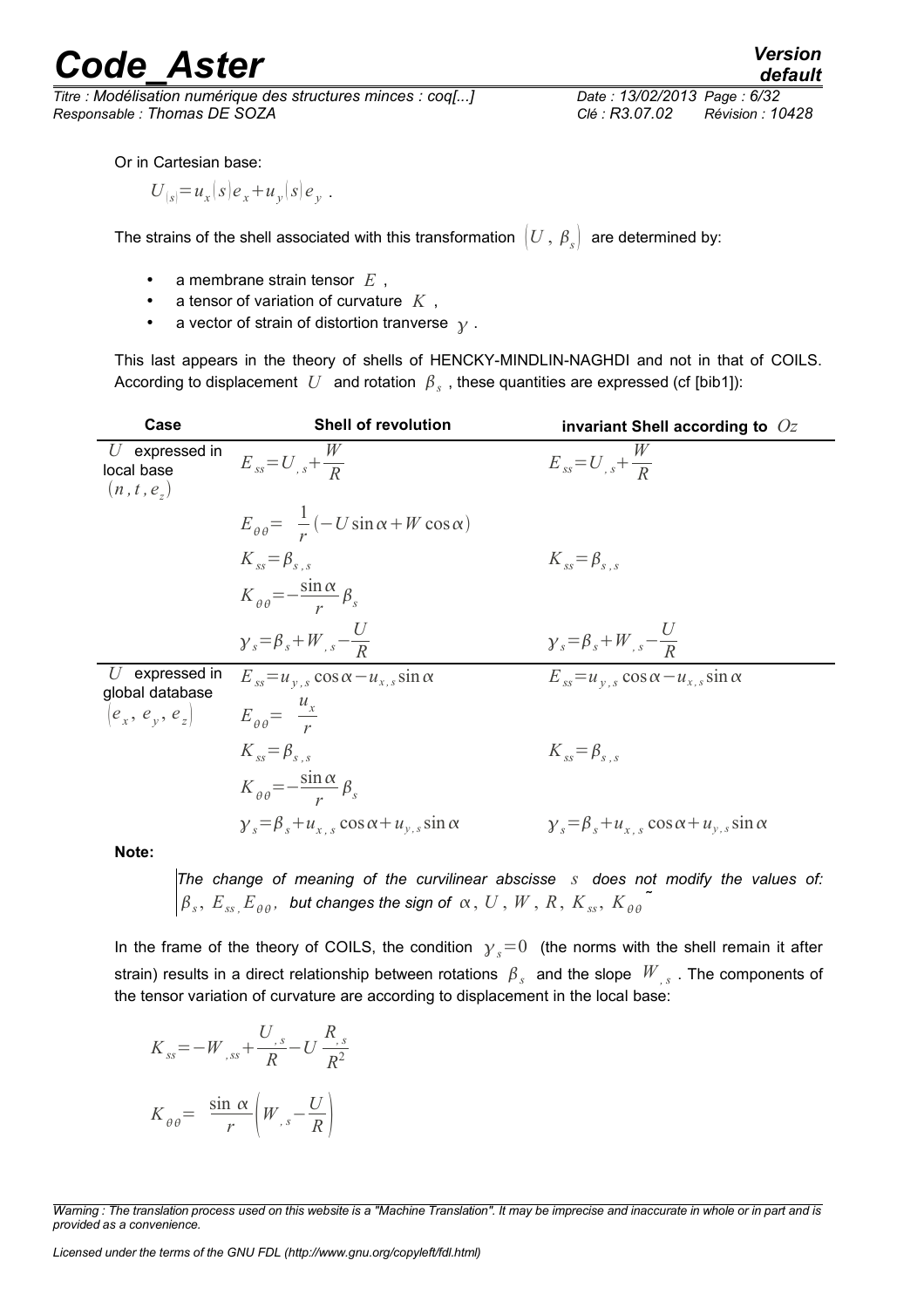*Titre : Modélisation numérique des structures minces : coq[...] Date : 13/02/2013 Page : 7/32 Responsable : Thomas DE SOZA Clé : R3.07.02 Révision : 10428*

If displacement is expressed in global database:

$$
K_{ss} = \frac{1}{R} \left( u_{x,s} \sin \alpha - u_{y,s} \cos \alpha \right) - u_{x,s} \cos \alpha - u_{y,ss} \sin \alpha
$$

$$
K_{\theta\theta} = \frac{\sin \alpha}{r} \left( u_{x,s} \cos \alpha + u_{y,s} \sin \alpha \right)
$$

One notices that the statement of the variations of curvature according to displacement in theory of COILS is rather complicated and that it utilizes second derivative. If one requires an interpolation conforms i.e. here  $\;C^1\;$  , this requires the use of finite elements of high degree.

The tensors  $E, K, \gamma$  make it possible to express the three-dimensional strain  $\epsilon$  in the thickness. On [Figure 2.1-d], one compared to the indicates  $x_3$  by the position in  $]-\frac{h}{2}$  $\frac{h}{2}$ ,  $\frac{h}{2}$  $\frac{n}{2}$  the thickness average fiber, at the point  $m$ , of curvilinear abscisse  $s$  on  $\omega$ .



**Appear 2.1-d**

In a point of the thickness, displacement expresses itself in total reference:

$$
U(s, x_3) = (u_x(s) - \beta_s(s) \cdot x_3 \sin \alpha(s)), e_x + (u_y(s) + \beta_s(s) \cdot x_3 \cos \alpha(s)), e_y
$$

*Warning : The translation process used on this website is a "Machine Translation". It may be imprecise and inaccurate in whole or in part and is provided as a convenience.*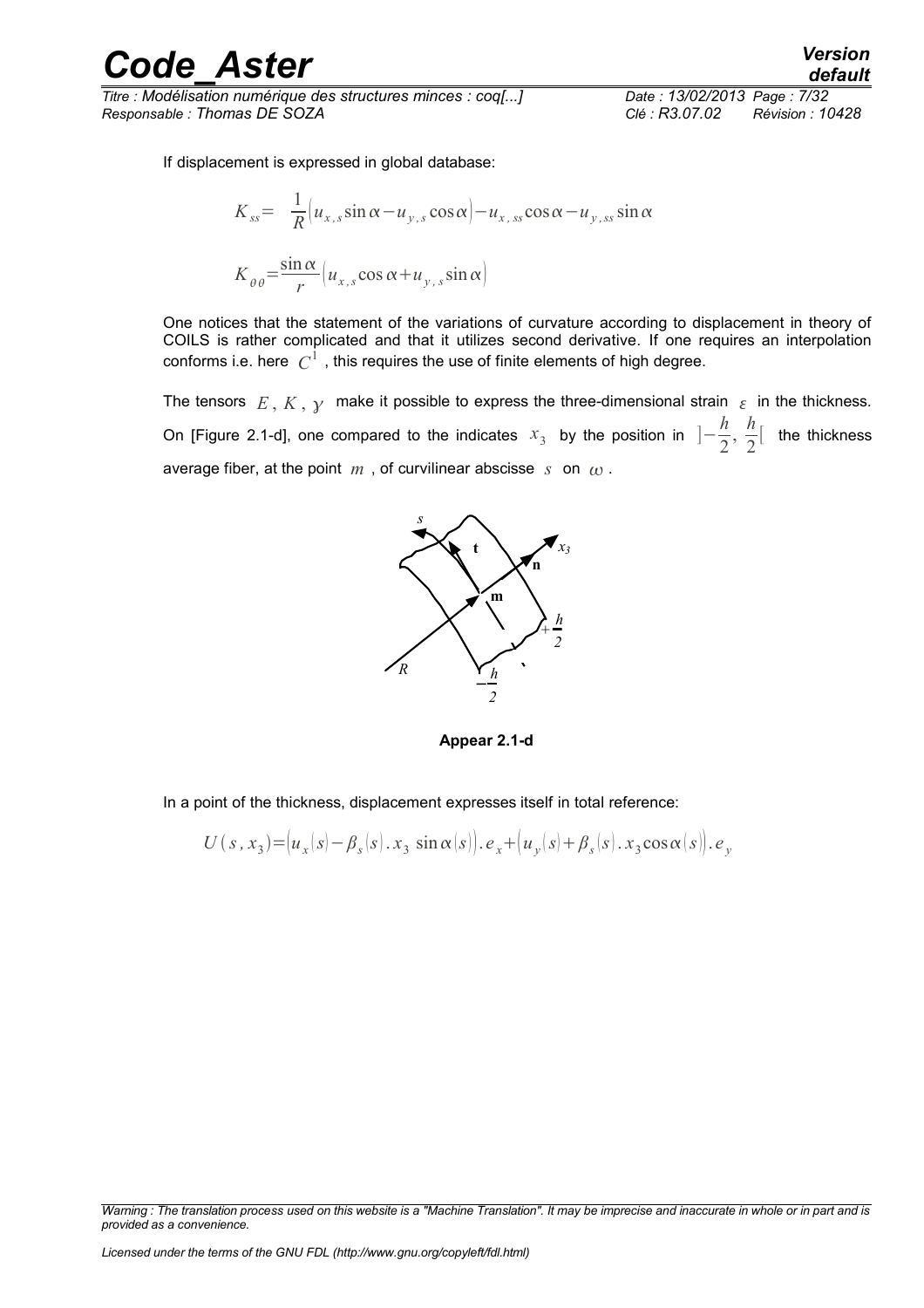*Titre : Modélisation numérique des structures minces : coq[...] Date : 13/02/2013 Page : 8/32 Responsable : Thomas DE SOZA Clé : R3.07.02 Révision : 10428*

In order to take account of the variation of metric in the thickness (due to the curvature of mean surface), one defines the functions:

$$
\rho_s(x_3) = 1 + \frac{x_3}{R}
$$
;  $\rho_\theta(x_3) = 1 + \frac{x_3}{r} \cdot \cos \alpha$ 

For a sufficiently thin shell, this correction is negligible:

$$
\rho_s\!\approx\!1\,;\rho_\theta\!\approx\!1
$$

In practice this correction carried out if MODI\_METRIQUE=' OUI' in AFFE\_CARA\_ELEM [U4.42.01] is useless if the ratios *<sup>h</sup>*  $R$  and *h*  $R_\theta$ , when they exist, are lower than  $\frac{1}{4}$  $\frac{1}{15}$ .

In theory of HENCKY-MINDLIN-NAGHDI, the components of the strain tensor  $\varepsilon$  are:

$$
\begin{cases}\n\varepsilon_{ss}(s, x_3) = \frac{1}{\rho_s} \left( E_{ss} + x_3 K_{ss} \right) \\
\varepsilon_{\theta\theta}(s, x_3) = \frac{1}{\rho_\theta} \left( E_{\theta\theta} + x_3 K_{\theta\theta} \right) \quad \text{(only in the case shell of revolution)} \\
\varepsilon_{sx_s}(s, x_3) = \frac{1}{2\rho_s} \gamma_s\n\end{cases}
$$

### **2.2 thermoelastoplastic Equilibrium**

One considers that the material constitutive of the shell is thermoelastoplastic isotropic. The usually allowed assumption is made that the transverse normal stress is null:  $\sigma_{x_3x_3} \equiv 0$  . The most general constitutive law is written then:

$$
\begin{pmatrix} s_{11} \\ s_{22} \\ s_{1x_3} \end{pmatrix} = \begin{pmatrix} C_{1111} & C_{1122} & 0 \\ C_{2211} & C_{2222} & 0 \\ 0 & 0 & C_{11x_3x_3} \end{pmatrix} \begin{pmatrix} \varepsilon_{11} - \varepsilon_{11}^{th} \\ \varepsilon_{22} - \varepsilon_{22}^{th} \\ \varepsilon_{1x_3} \end{pmatrix}
$$

where  $C(\varepsilon, \mu)$  components  $C_{ijkl}$  is the local matrix of behavior in plane stresses and  $\mu$ represents all the local variables when the behavior is nonlinear. In the continuation index 1 refers to the curvilinear abscisse and 2 to  $\theta$  or  $z$ . With the above definite three-dimensional strains, one associates the components of the tensor then forced  $\sigma$ :

in the case of a shell of revolution:

$$
\begin{vmatrix}\n\sigma_{ss} = C_{ssss} (\varepsilon_{ss} - \varepsilon_{ss}^{th}) + C_{ss\theta\theta} (\varepsilon_{\theta\theta} - \varepsilon_{\theta\theta}^{th}) \\
\sigma_{\theta\theta} = C_{\theta\theta ss} (\varepsilon_{ss} - \varepsilon_{ss}^{th}) + C_{\theta\theta\theta\theta} (\varepsilon_{\theta\theta} - \varepsilon_{\theta\theta}^{th}) \\
\sigma_{sx_{3}} = C_{sx_{3}x_{3}} \varepsilon_{sx_{3}}\n\end{vmatrix}
$$

in the case shell invariant according to the direction  $z$  and free in  $z$  ("plane stresses"):

*Warning : The translation process used on this website is a "Machine Translation". It may be imprecise and inaccurate in whole or in part and is provided as a convenience.*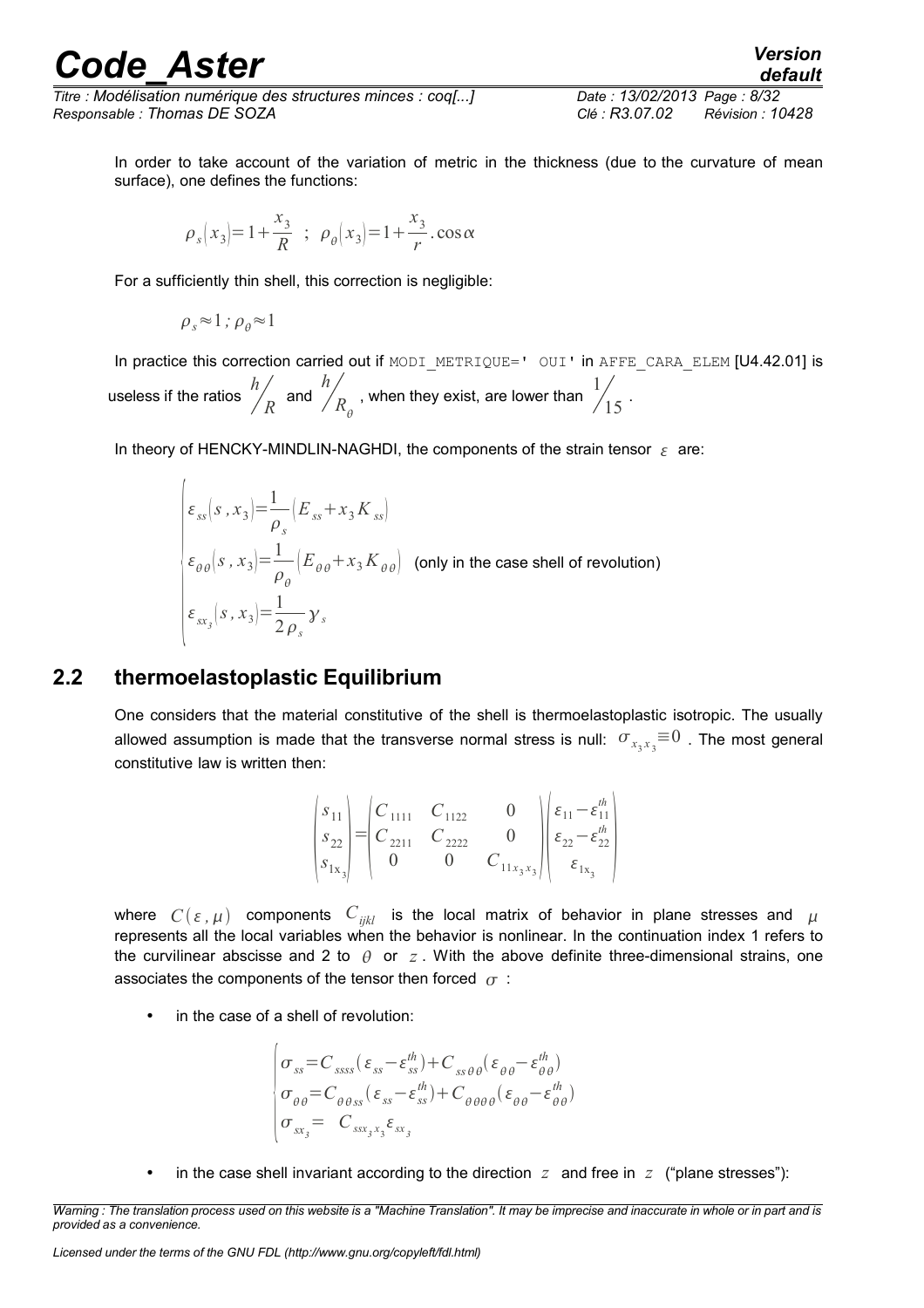*Titre : Modélisation numérique des structures minces : coq[...] Date : 13/02/2013 Page : 9/32 Responsable : Thomas DE SOZA Clé : R3.07.02 Révision : 10428*

*default*

$$
\begin{vmatrix}\n\sigma_{ss} = (C_{ssss} - \frac{C_{sszz}C_{zzss}}{C_{zzzz}})(\varepsilon_{ss} - \varepsilon_{ss}^{th}) \\
\sigma_{zz} = 0 \\
\sigma_{ss_3} = C_{sss_3s_3} \varepsilon_{ss_3}\n\end{vmatrix}
$$

in the case shell invariant according to the direction  $z$  and blocked in  $z$  ("plane strains"):

$$
\begin{cases}\n\sigma_{ss} = C_{ssss} (\varepsilon_{ss} - \varepsilon_{ss}^{th}) \\
\sigma_{zz} = C_{zzss} (\varepsilon_{ss} - \varepsilon_{ss}^{th}) \\
\sigma_{sx_j} = C_{ssx_jx_j} \varepsilon_{sx_j}\n\end{cases}
$$

One draws the statement from it from the elastic strain energy of strain, which one will deduce the stiffness matrix according to the kinematics from shell seen in the paragraph [§2.1]:

• in the case shell of revolution:

$$
W^{\dot{e}l} = \frac{1}{2} \int_{\omega} \int_{0}^{2\pi} \int_{-h/2}^{h/2} \left[ C_{ssss} \varepsilon_{ss}^{2} + C_{\theta\theta\theta\theta} \varepsilon_{\theta\theta}^{2} + (C_{ss\theta\theta} + C_{\theta\theta ss}) \varepsilon_{ss} \varepsilon_{\theta\theta} + 2C_{ssx_{3}x_{3}} \varepsilon_{sx_{3}}^{2} \right] \left[ \rho_{s} + \rho_{\theta} - 1 \right] \cdot r \, ds \, d\theta \, dx_{3}
$$

• in the case invariant shell according to *z* , in "plane stresses":

$$
W^{el} = \frac{1}{2} \int_{\omega} \int_{-h/2}^{h/2} \left[ (C_{ssss} - \frac{C_{sszz}C_{zzss}}{C_{zzzz}}) \varepsilon_{ss}^2 + 2C_{ssx}^2 \varepsilon_{sx}^2 \right] \rho_s \, ds \, dx_s
$$

• in the case invariant shell according to  $z$ , in "plane strains":

$$
W^{el} = \frac{1}{2} \int_{\omega} \int_{-h/2}^{h/2} \left[ C_{ssss} \varepsilon_{ss}^{2} + 2 C_{ssx_{3}x_{3}} \varepsilon_{sx_{3}}^{2} \right] \rho_{s} \, ds \, dx_{3}
$$

**Note:**

*In thermoelasticity, if one notes E the modulus of YOUNG and the Poisson's ratio, one a:*

$$
C_{iiii} = \frac{E}{1 - v^2}; C_{iijj} = \frac{E v}{1 - v^2} \forall (i, j) \in [1, 2]; C_{11 x_3 x_3} = \frac{E}{1 + v}
$$

*Warning : The translation process used on this website is a "Machine Translation". It may be imprecise and inaccurate in whole or in part and is provided as a convenience.*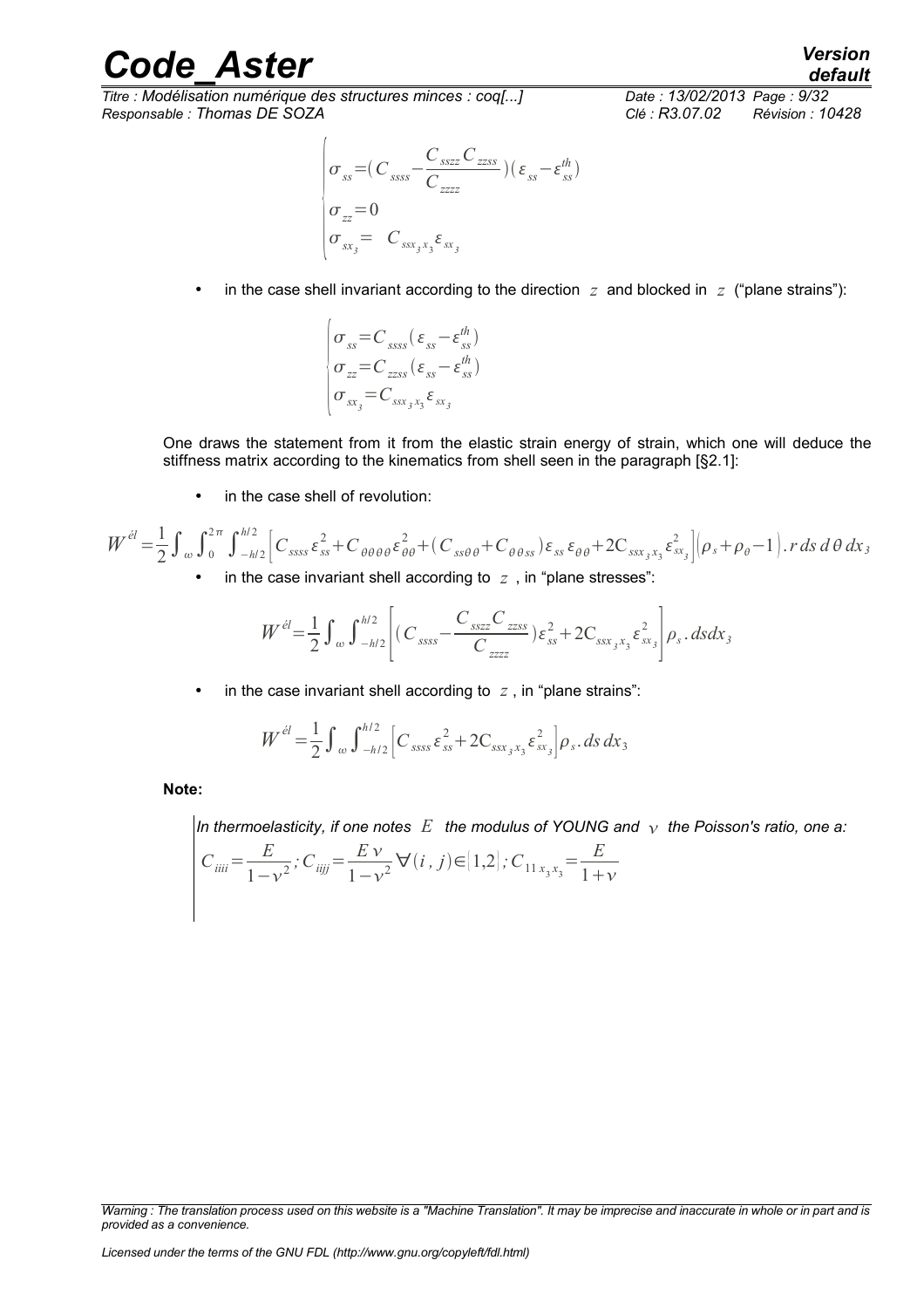*Titre : Modélisation numérique des structures minces : coq[...] Date : 13/02/2013 Page : 10/32 Responsable : Thomas DE SOZA Clé : R3.07.02 Révision : 10428*

*default*

One defines the following quantities:

the membrane stiffness of a shell of revolution:

$$
\begin{bmatrix} C_{ij} \end{bmatrix} = \int_{-h/2}^{h/2} \frac{\rho_s + \rho_\theta - 1}{\rho_i \rho_j} \cdot \begin{bmatrix} C_{ssss} & C_{ss\theta\theta} \\ C_{\theta\theta ss} & C_{\theta\theta\theta\theta} \end{bmatrix} dx_3 \text{ ; who is worth:}
$$
  

$$
\frac{Eh}{1 - v^2} \begin{bmatrix} 1 & v \\ v & 1 \end{bmatrix} \text{ in elasticity and absence of correction of metric in the thickness;}
$$

• the stiffness of membrane-flexure coupling of a shell of revolution:

 $[B_{ij}]=\int_{-\frac{h}{2}}^{2}$ 2 *h*  $\frac{h}{2}$ <sub>k</sub>  $x_3 \cdot \frac{\rho_s + \rho_q - 1}{2}$  $\frac{r_q}{\rho_i \rho_j}$ .  $\left| \int_C$  $C$ <sup>*ssss</sub>*  $C$ <sup>*sss* $\theta \theta$ </sup></sup>  $C_{\theta \theta ss}$   $C_{\theta \theta \theta \theta}$  $dx_{\overline{\beta}}$  , which is null in elasticity and absence

of correction of metric in the thickness;

the flexural rigidity of a shell of revolution:

$$
\begin{aligned}\n[D_{ij}] &= \int_{-\frac{h}{2}}^{\frac{h}{2}} x_3^2 \cdot \frac{\rho_s + \rho_\theta - 1}{\rho_i \rho_j} \cdot \begin{bmatrix} C_{ssss} & C_{ss\theta\theta} \\ C_{\theta\theta ss} & C_{\theta\theta\theta\theta} \end{bmatrix} dx_3 \text{ , which is worth:} \\
\frac{Eh^3}{12(1 - v^2)} \begin{bmatrix} 1 & v \\ v & 1 \end{bmatrix} \text{ in elasticity and absence of correction of metric in the thickness;} \n\end{aligned}
$$

• the transverse stiffness of distortion of a shell of revolution:

$$
G_{sx_{3}} = \int_{-\frac{h}{2}}^{\frac{h}{2}} \frac{\rho_{s} + \rho_{\theta} - 1}{\rho_{s}^{2}} \cdot C_{ssx_{3}x_{3}} dx_{3}
$$
, which is worth:  
*Eh*  
 $\frac{Eh}{1 + v}$  in elasticity and absence of correction of metric in the thickness.

For an invariant shell according to the direction *z* , one considers in these statements only the terms  $ij\!=\!ss$  ; moreover one must replace there  $\left(\rho_{_S}+\rho_{_\theta}\!-\!1\right)$  by  $\rho_{_S}$  : one thus defines the coefficients  $C_{ss}^D$ ,  $B_{ss}^D$ ,  $D_{ss}^D$  and  $C_{ss}^C$ ,  $B_{ss}^C$ ,  $D_{ss}^C$  for the case, respectively, of plane strains or plane stresses. In elasticity, the coefficients  $\ C_{ss}^C, \ B_{ss}^C, \ D_{ss}^C$  , are the products of the coefficients  $\ C_{ss}^D, \ B_{ss}^D, \ D_{ss}^D$  par. 1- $v^2$  Lastly, the coefficient of transverse stiffness of distortion  $G_{sx^2}$  is identical for the three modelizations to the correction of metric near.

*Licensed under the terms of the GNU FDL (http://www.gnu.org/copyleft/fdl.html)*

*Warning : The translation process used on this website is a "Machine Translation". It may be imprecise and inaccurate in whole or in part and is provided as a convenience.*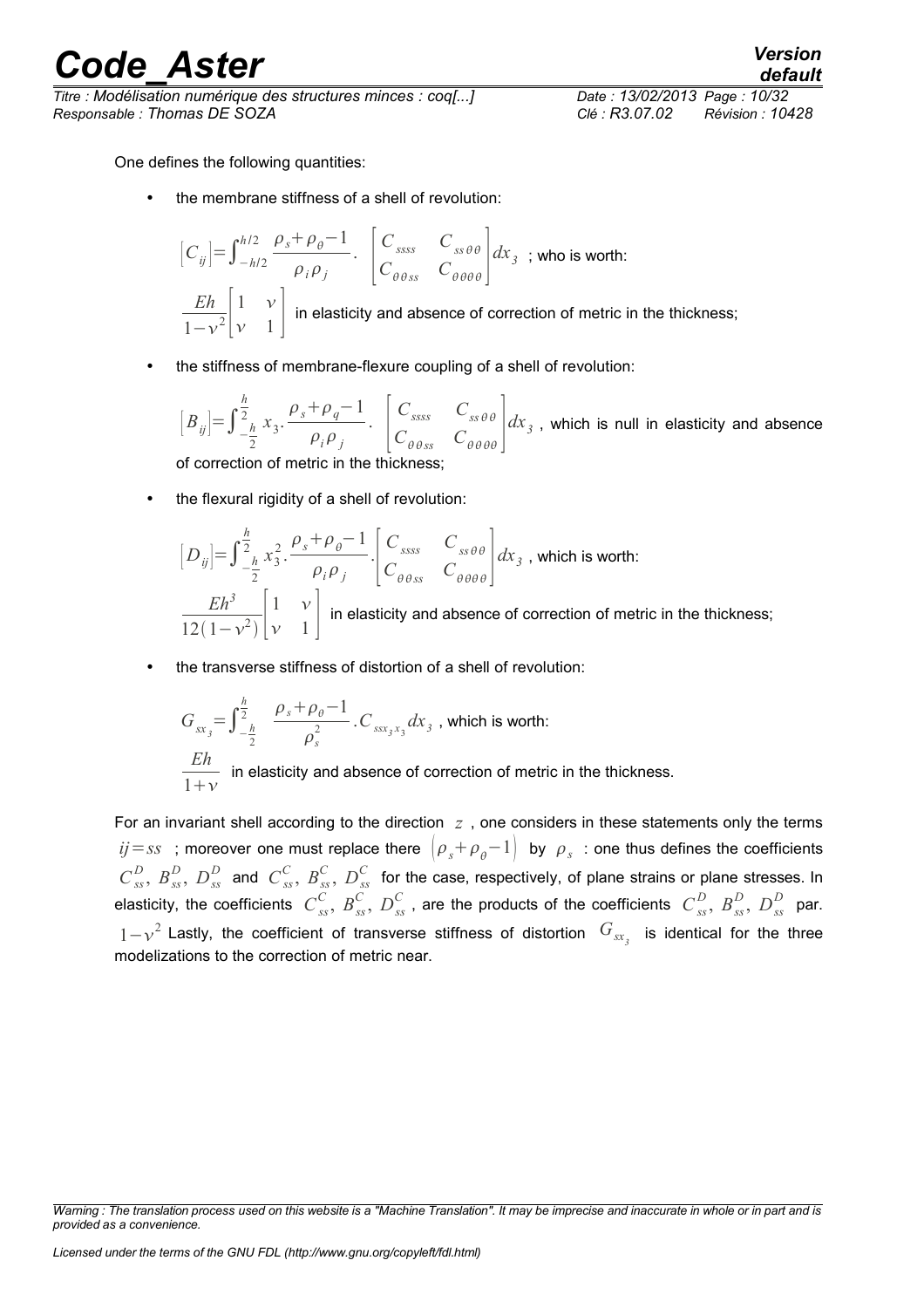*Titre : Modélisation numérique des structures minces : coq[...] Date : 13/02/2013 Page : 11/32 Responsable : Thomas DE SOZA Clé : R3.07.02 Révision : 10428*

One can thus express elastic strain energy according to the strain tensors of shell:  $E, K, \gamma$  by:

• for a shell of revolution:

$$
W^{\dot{e}l} = \frac{1}{2} \int_{\omega} \int_{0}^{2\pi} \left[ C_{ss} E_{ss}^{2} + 2B_{ss} E_{ss} K_{ss} + D_{ss} K_{ss}^{2} + C_{\theta \theta} E_{\theta \theta}^{2} + 2B_{\theta \theta} E_{\theta \theta} K_{\theta \theta} + D_{qq} K_{\theta \theta}^{2} \right] + 2 \left[ C_{s \theta} E_{ss} E_{\theta \theta} + B_{s \theta} (E_{ss} K_{\theta \theta} + E_{\theta \theta} K_{ss}) + D_{s \theta} K_{ss} K_{\theta \theta} \right] + \frac{G_{sx}}{2} y_{s}^{2} \left] r \cdot ds \cdot d\theta
$$

• for an invariant shell according to *z* in "plane stresses":

$$
W^{el} = \frac{1}{2} \int_{\omega} \left[ C_{ss}^{C} E_{ss}^{2} + 2 B_{ss}^{C} E_{ss}^{2} + D_{ss}^{C} K_{ss}^{2} + \frac{G_{sx_{3}}}{2} \gamma_{s}^{2} \right] ds
$$

• for an invariant shell according to *z* in "plane strains":

$$
W^{el} = \frac{1}{2} \int_{w} \left[ C_{ss}^{D} E_{ss}^{2} + 2B_{ss}^{D} E_{ss} . K_{ss} + D_{ss}^{D} K_{ss}^{2} + \frac{G_{sx_{s}}}{2} y_{s}^{2} \right]. ds
$$

formulate these statements, it is necessary to add the potential associated with the thermal stresses, which will be a contribution to the second member (that one will express below in total reference):

in the case shell of revolution:

 $\overline{a}$ 

$$
L_{(V)}^{th} = \int_{\omega} \int_{0}^{2\pi} \int_{-h/2}^{h/2} \left[ \alpha \left( T - T^{\text{ref}} \right) \left( \left( C_{ssss} + C_{ss\theta\theta} \right) \varepsilon_{ss} + \left( C_{\theta\theta ss} + C_{\theta\theta\theta\theta} \right) \varepsilon_{\theta\theta} \right) \right] r \, d\theta \, dx_{3} \, ds
$$

statement which for an isotropic elastic behavior becomes:

$$
L_{(V)}^{th} = \int_{\alpha}^{\alpha} \int_{0}^{2\pi} \int_{-h/2}^{h/2} \left[ \frac{E\alpha}{1-v} \left( T - T^{\text{ref}} \right) \left( \frac{v_x}{r} - v_{x,\text{s}} \sin \alpha + v_{y,\text{s}} \cos \alpha + x_3 \left( \beta_{s,\text{s}} - \frac{\sin \alpha}{r} \beta_s \right) \right) \right] r \, d\theta \, dx_3 \, ds
$$

in the case invariant according to  $z$  in "plane stresses":

$$
L_{(V)}^{th} = \int_{\omega}^{\omega} \int_{-h/2}^{h/2} \left[ \alpha \left( T - T^{\prime \acute{e}f} \right) \left( C_{ssss} - \frac{C_{sszz} C_{zzss}}{C_{zzzz}} \right) \varepsilon_{ss} \right] dx_3 ds
$$

statement which for an isotropic elastic behavior becomes:

$$
L_{(V)}^{th} = \int_{\omega} \int_{-h/2}^{h/2} \left[ E\alpha \left( T - T^{\text{ref}} \right) \left( -v_{x,s} \sin \alpha + v_{y,s} \cos \alpha + x_3 \beta_{s,s} \right) \right] dx_3 ds
$$

*Warning : The translation process used on this website is a "Machine Translation". It may be imprecise and inaccurate in whole or in part and is provided as a convenience.*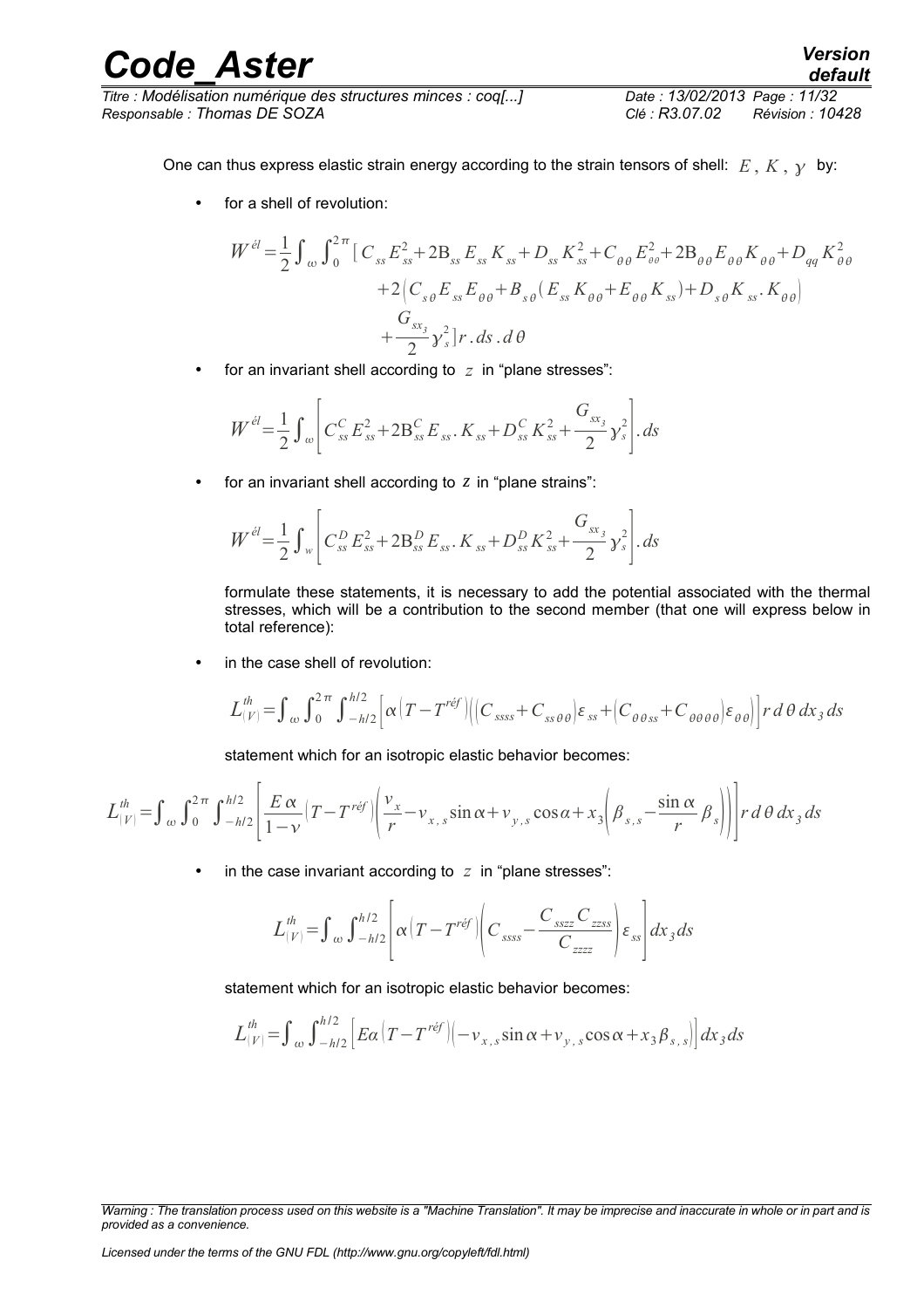*Titre : Modélisation numérique des structures minces : coq[...] Date : 13/02/2013 Page : 12/32 Responsable : Thomas DE SOZA Clé : R3.07.02 Révision : 10428*

*default*

in the case invariant according to  $z$  in "plane strains":

$$
L^{th}_{(V)}=\int_{\omega}\int_{-h/2}^{h/2}\Bigl[\alpha\bigl(T-T^{r\acute{e}f}\bigr)C_{\,ssss}\,\varepsilon_{ss}\Bigr]dx_{\,3}\,ds
$$

statement which for an isotropic elastic behavior becomes:

$$
L_{(V)}^{th} = \int_{\omega}^{\omega} \int_{-h/2}^{h/2} \left[ \frac{E \alpha}{1 - v} \left( T - T^{\text{ref}} \right) \left( -v_{x,s} \sin \alpha + v_{y,s} \cos \alpha + x_3 \beta_{s,s} \right) \right] dx_3 ds
$$

In these three statements, one deliberately neglected the correction of metric in the thickness (terms in  $\rho_s$ ,  $\rho_\theta$  seen for the stiffness). Moreover the temperature  $T$  which appears is defined by the model thermal shell in three fields (cf [R3.11.01]):

$$
T\left(s, x_3\right) = T^m(s) \cdot \left(1 - \left(\frac{x_3}{h}\right)^2\right) + T^s(s) \cdot \frac{x_3}{2h} \left(1 + \frac{x_3}{h}\right) + T^i(s) \cdot \frac{x_3}{2h} \left(-1 + \frac{x_3}{h}\right)
$$

From the set of these statements, one deduces the tensors from forces generalized *N* and *M* (normal force and bending moments) associated with the generalized strains *E* and *K* by the principle of the virtual wors. They are related to the tensor of the three-dimensional  $\|\tau_{\alpha\beta}\|$  stresses by:

$$
N_{\alpha\beta} = \int_{-h/2}^{h/2} \tau_{\alpha\beta} dx_3
$$
  

$$
M_{\alpha\beta} = \int_{-h/2}^{h/2} x_3 \cdot \tau_{\alpha\beta} dx_3
$$

(where one neglected the variations of metric in the thickness).

#### **Note:**

*Transverse energy of shears*

*The model of shell presented above, said HENCKY-MINDLIN-NAGHDI, rests on a kinematical assumption: the parameters W and <sup>s</sup> indicate the normal displacement of the point m of mean surface*  $\alpha$  and the rotation of the normal vector n.

*One also frequently the model finds known as REISSNER which rests on a static assumption of the transverse distribution of the shearing stresses. The kinematical parameters deduced*  $W$  and  $\beta_S$  in this model are weighted averages in the thickness of normal displacement *and local rotations. If one wishes to place oneself in this frame, it is enough to affect the coefficient* =5 /6 *at the end of transverse energy of shears (in <sup>s</sup>* 2  *). (cf [bib7], [bib9]).*

*Lastly, if one wants, for a thin shell, to be located in the frame of the model of - KIRCHHOFF COILS, one can neutralize the energy of shears with a great value of (who penalizes the*  $\mathbf{r}$  *condition*  $\gamma_{s}{=}0$  *), for example*  $10^{6}h/R$  *, where*  $h$  *is the thickness and*  $R$  *a characteristic radius of curvature or a distance characteristic of the loadings: (cf [feedingbottle 2]). In practice the user can inform the value of*  $_K$  under key word  $\bar{A}$  CIS of the *command AFFE\_CARA\_ELEM [U4.42.01].*

*Warning : The translation process used on this website is a "Machine Translation". It may be imprecise and inaccurate in whole or in part and is provided as a convenience.*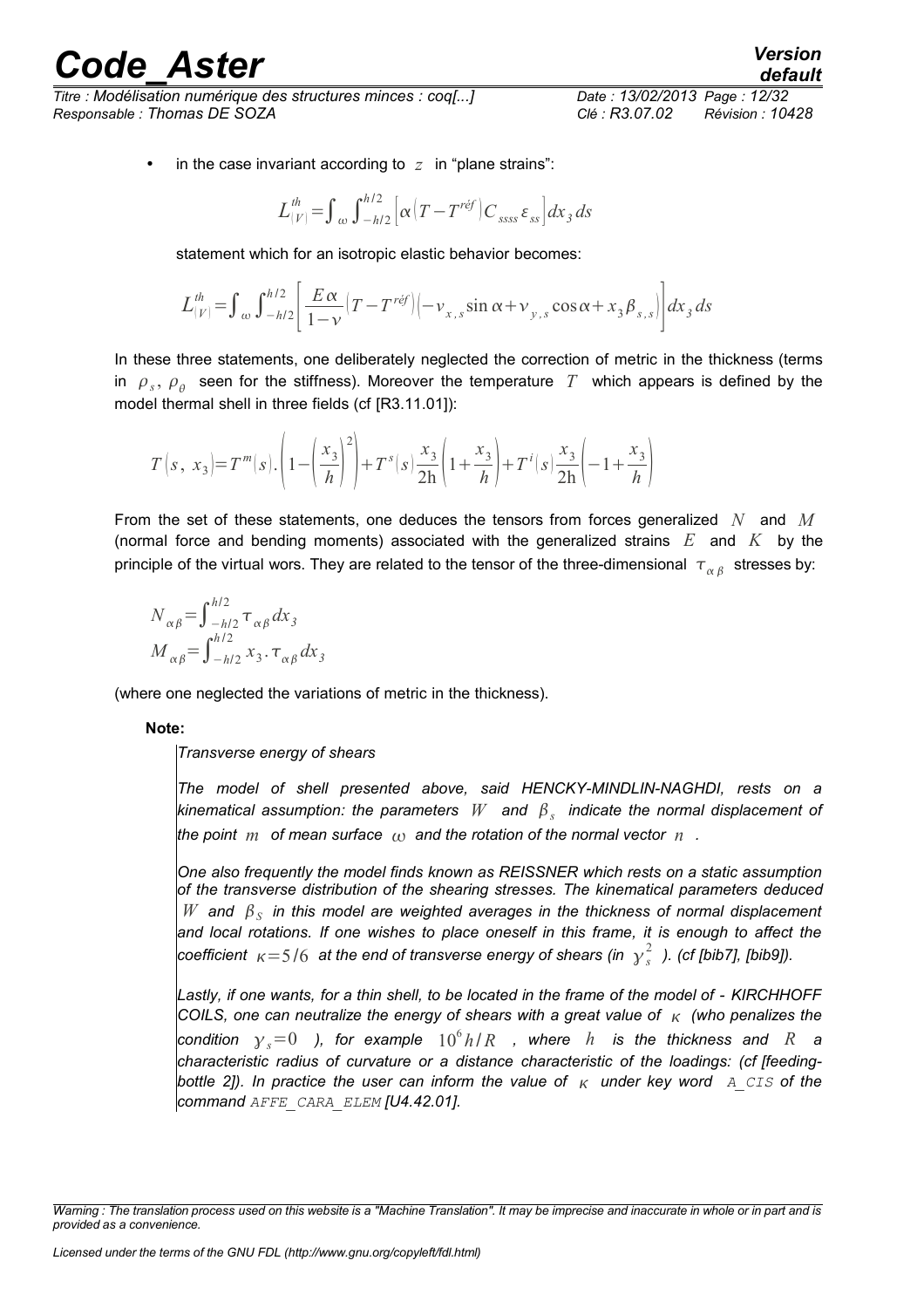*Titre : Modélisation numérique des structures minces : coq[...] Date : 13/02/2013 Page : 13/32 Responsable : Thomas DE SOZA Clé : R3.07.02 Révision : 10428*

### **3 Formulation of the finite element. Discretization**

### **3.1 Description of the selected finite element**

#### **3.1.1 Motivations**

the choice of frame HENCKY-MINDLIN-NAGHDI to describe the kinematics of shell, presented to the paragraph [§2], led to statements of the strains where the derivatives are limited to order 1, contrary to the model of LOVE-KIRCHHOFF. This offers the advantage of being able to use a finite element of a restricted nature while ensuring conformity. The natural choice is the element of LAGRANGE *P2* , isoparametric, which makes it possible to have a fine representation of a curved geometry and good estimates of the stresses.

The degrees of freedom are of course displacements and the rotations.

As it is known as previously, the model of LOVE-KIRCHHOFF can be recovered by penalization for a very  $\kappa$  large parameter affecting the transverse energy of shears.

This formulation joined the category of shells of the finite elements known as "degenerated", i.e. built by injecting the kinematics of shell in elements of three-dimensional continuums: cf [bib10].

As for all the finite elements of shells, of the particular aspects must be analyzed: the taking into account of the rigid modes and the risks of blocking of membrane or shears.

In the case of the axisymmetric shell of revolution, there is only one rigid mode: translation according to the axis of symmetry *Oy* .

On the other hand, in the case of the invariant shell according to the direction  $Oz$ , one has three rigid modes: two translations in the plane  $(xOy)$  and rotation around  $Oz$ .

So that the finite element is powerful, it is necessary that the approximations retained for the description of displacement ensure an exact representation of the strain state null (rigid mode). In practice, as the notion of rigid mode is defined compared to the total reference one thus decides to describe displacements in global database  $\ket{e_{_X},\,e_{_Y}}$  , in which the rigid modes (functions closely connected) are represented by the selected interpolation.

As for the risks of blocking out of membrane and transverse shears, the usual processing consists in a selective numerical integration (cf [bib2]), but the practice reveals that these phenomena seldom appear for the shells of revolution.

*Warning : The translation process used on this website is a "Machine Translation". It may be imprecise and inaccurate in whole or in part and is provided as a convenience.*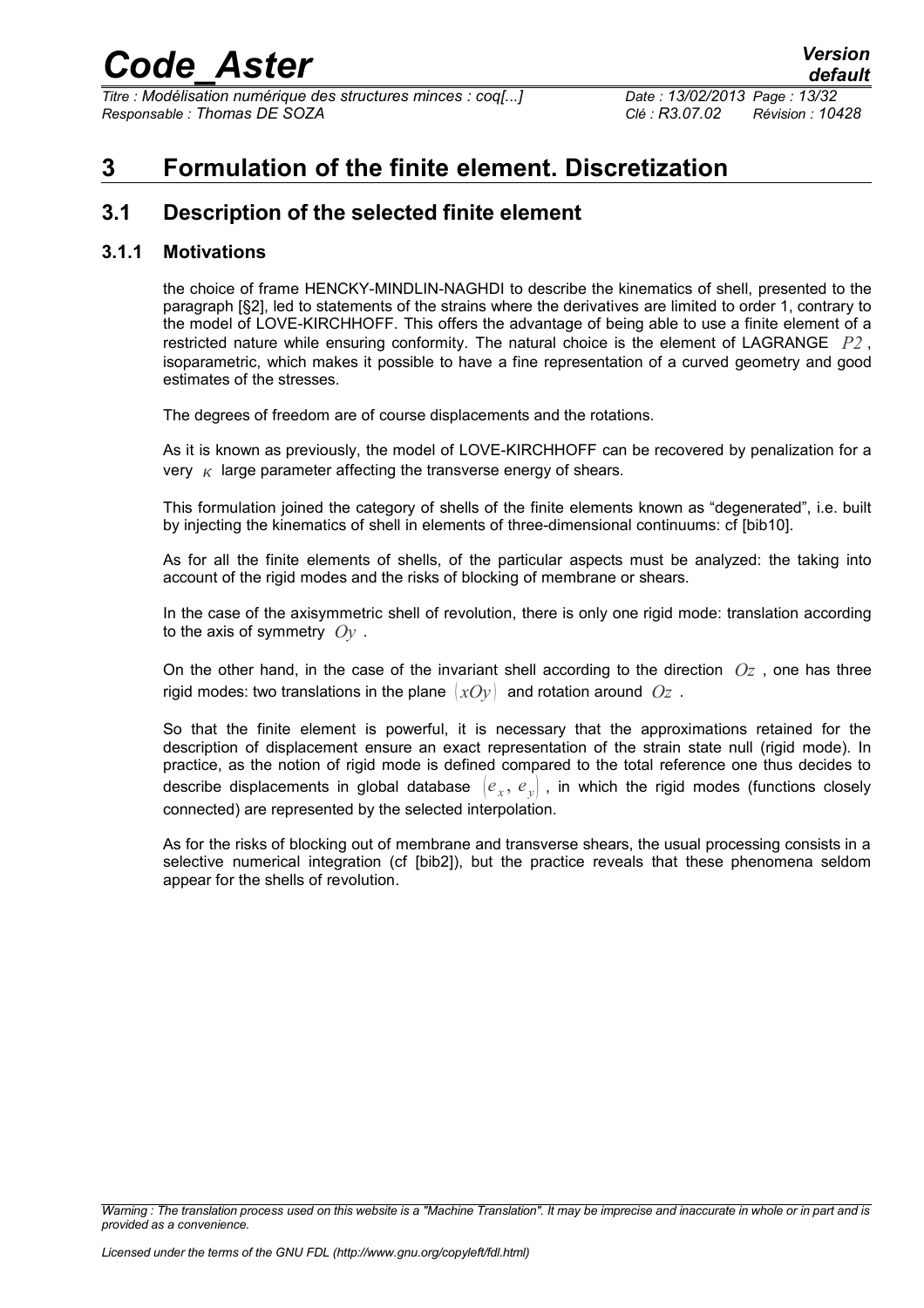*Titre : Modélisation numérique des structures minces : coq[...] Date : 13/02/2013 Page : 14/32 Responsable : Thomas DE SOZA Clé : R3.07.02 Révision : 10428*

#### **3.1.2 General presentation of the element**

the selected element of reference is quadratic, isoparametric with three nodes and three degrees of freedom per node. These degrees of freedom are:

 $u_x$ ,  $u_y$ : components of displacement *U* in total reference

 $\beta$ <sub>s</sub> :  $\therefore$  rotation around  $e_z$  norm  $n$ .

See [Figure 3.1.2-a].

This element is a generalization of the curved beam element plane. It is well adapted to the discretization of the shells with variable meridian *R* curvature, cf [bib2].



**Appear 3.1.2-a: Element of reference**

the shape functions (basic) are the polynomials of LAGRANGE:

$$
\hat{\cal N}_1(\xi)\hspace{-0.1cm}=\hspace{-0.1cm}\xi\hspace{-0.1cm}=\hspace{-0.1cm}\frac{1\hspace{-0.1cm}+\hspace{-0.1cm}\xi}{2}\hspace{-0.1cm};\hat{\cal N}_2(\xi)\hspace{-0.1cm}=\hspace{-0.1cm}\xi\hspace{-0.1cm}=\hspace{-0.1cm}\frac{1\hspace{-0.1cm}+\hspace{-0.1cm}\xi}{2}\hspace{-0.1cm};\hat{\cal N}_3(\xi)\hspace{-0.1cm}=\hspace{-0.1cm}1\hspace{-0.1cm}-\hspace{-0.1cm}\xi^2
$$

#### **3.1.3 Transformations finite element/finite element of reference**



the geometry is interpolated using the coordinates  $\big(x^{}_i,\; y^{}_i\big)$  of the three nodes  $\,NI$  ,  $N3$  ,  $N2\,$  :

$$
x\left(\xi\right) = \sum_{i=1}^{3} x_{i} \hat{N}_{i}\left(\xi\right) ; y\left(\xi\right) = \sum_{i=1}^{3} y_{i} \hat{N}_{i}\left(\xi\right)
$$

*Licensed under the terms of the GNU FDL (http://www.gnu.org/copyleft/fdl.html)*

*Warning : The translation process used on this website is a "Machine Translation". It may be imprecise and inaccurate in whole or in part and is provided as a convenience.*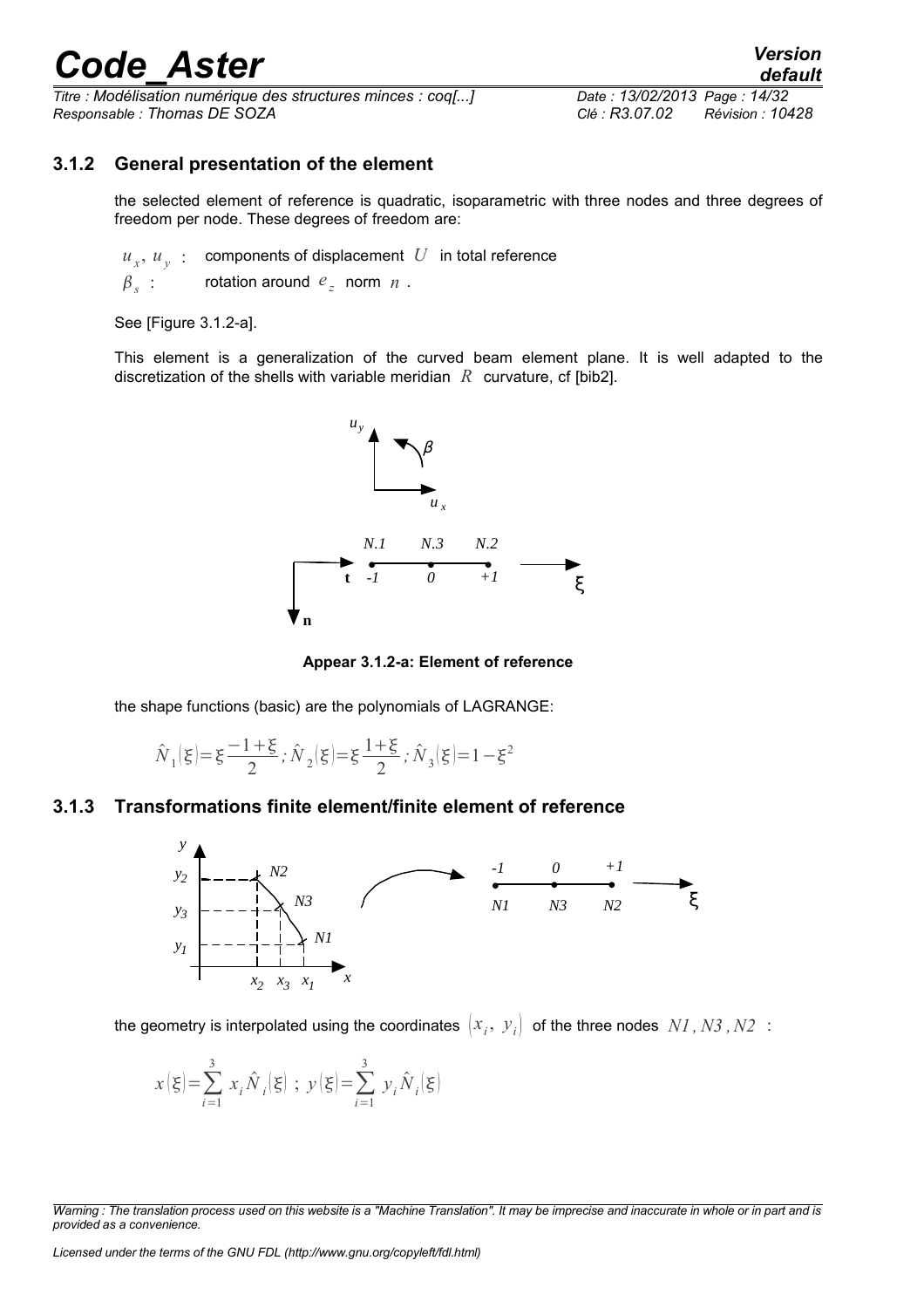*Titre : Modélisation numérique des structures minces : coq[...] Date : 13/02/2013 Page : 15/32 Responsable : Thomas DE SOZA Clé : R3.07.02 Révision : 10428*

In the same way using the degrees of freedom  $\left[u_{x_i},\ u_{y_i},\ \pmb{\beta}_{s_i}\right]$  on the nodes, one a:

$$
u_x(\xi) = \sum_{i=1}^3 u_{x_i} \hat{N}_i(\xi) ; u_y(\xi) = \sum_{i=1}^3 u_{y_i} \hat{N}_i(\xi)
$$
  

$$
\beta_s(\xi) = \sum_{i=1}^3 \beta_{s_i} \hat{N}_i(\xi)
$$

One also needs the jacobian of the transformation:

$$
m\left(\xi\right) = \frac{ds}{d\xi}\left(\xi\right) = \sqrt{\left(x_{,\xi}\right)^2 + \left(y_{,\xi}\right)^2}
$$

And vectors of the local base:

$$
t(\xi) = \frac{1}{m(\xi)} \Big( x_{,\xi} e_x + y_{,\xi} e_z \Big)
$$

$$
n(\xi) = \frac{1}{m(\xi)} \Big( y_{,\xi} e_x - x_{,\xi} e_z \Big)
$$

Finally:

$$
\cos \alpha = \frac{y_{,\xi}}{m(\xi)} \; ; \; \sin \alpha = \frac{-x_{,\xi}}{m(\xi)}
$$

the meridian curvature is obtained by:

$$
\frac{1}{R} = -\left(n \cdot t_{\xi}\right) \cdot \frac{d\xi}{ds} = \frac{1}{m^3 \left(\xi\right)} \left(x_{\xi} \cdot y_{\xi\xi} - y_{\xi} \cdot x_{\xi\xi}\right)
$$

Because of the interpolation *P2* , the second derivative which appears below are expressed using the coordinates of the three nodes by:

$$
x_{155} = x_1 + x_2 - 2 \cdot x_3 \qquad y_{155} = y_1 + y_2 - 2 \cdot y_3
$$

#### **3.1.4 surface Numerical integration**

For numerical integrations along the element one uses a formula of numerical integration to four Gauss points, single for all the terms to be integrated. This formula reveals the blockings mentioned in the paragraph [§3.1.1] in the event of extremely localised plasticization. One thus advises to avoid the use of these elements in plasticity for the moment. The formula of numerical integration to four Gauss points will be replaced later on by a formula with two Gauss points supposed avoiding these nuisances.

*Warning : The translation process used on this website is a "Machine Translation". It may be imprecise and inaccurate in whole or in part and is provided as a convenience.*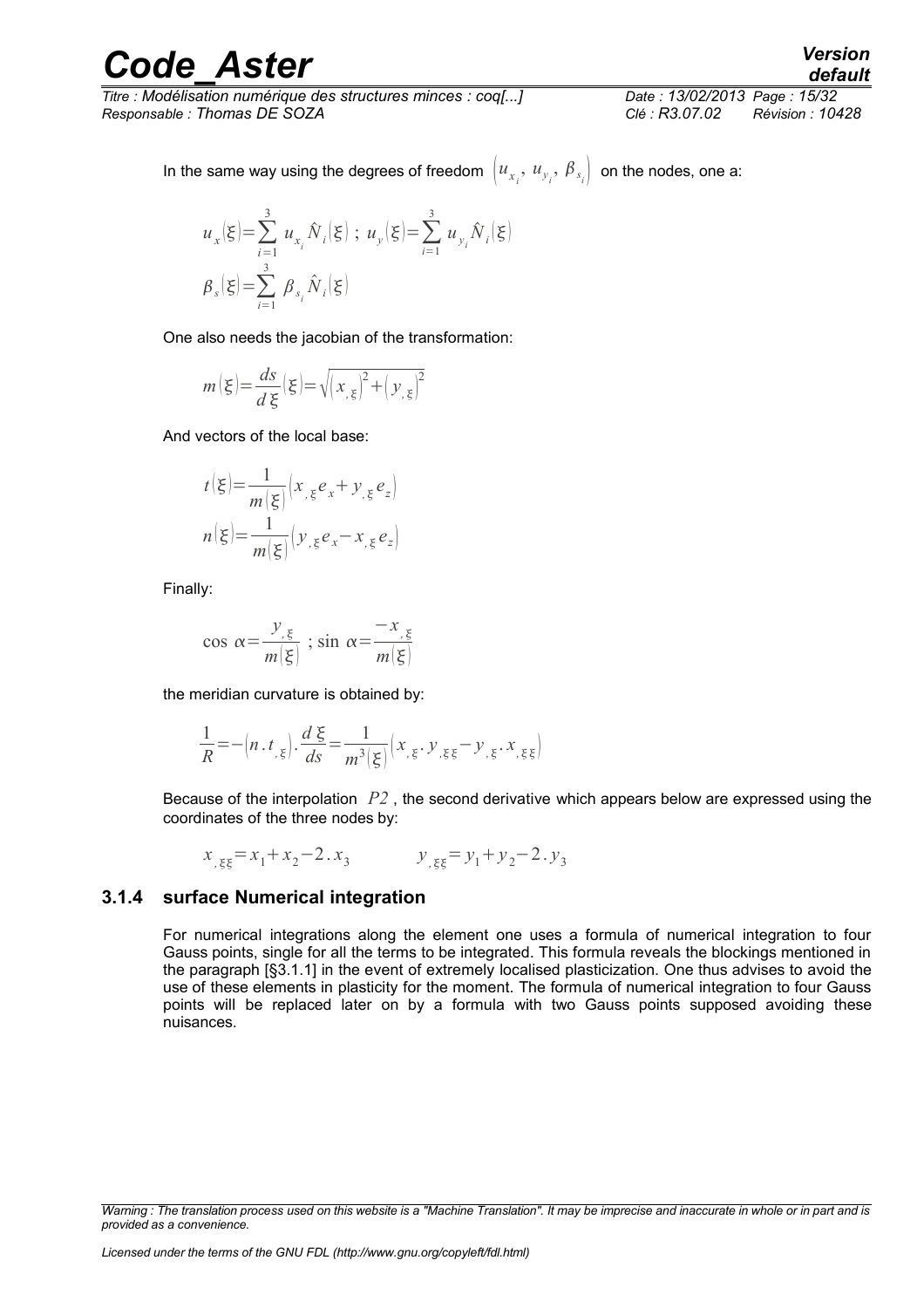*Titre : Modélisation numérique des structures minces : coq[...] Date : 13/02/2013 Page : 16/32 Responsable : Thomas DE SOZA Clé : R3.07.02 Révision : 10428*

#### **3.1.5 Numerical integration in the thickness**

For an elastic behavior, insofar as it is admitted that one limits oneself to uniform elastic characteristics in the thickness, the stiffness  $\big[C_{ij}\big], \big[B_{ij}\big], \big[D_{ij}\big]$  and  $\,G_{_{S\!X_j}}\,$  defined in the paragraph [§2.2] are calculated exactly.

**For a nonlinear behavior**, one subdivides the initial thickness out of *N* layers of thickness identical numbered in the meaning of the norm to the mean surface of the element. For each layer one uses three points of integration. The points of integration are located in higher skin of layer, in the middle of the layer and in lower skin of layer. For *N* layers, the number of points of integration is of  $2N+1$ . One advises to use from 3 to 5 layers in the thickness for a number of points of integration being worth 7,9 and 11 respectively.

For each layer, one calculates the state of the stresses  $(\sigma_{11},\sigma_{22},\sigma_{12})$  and all the local variables, in the middle of the layer and in skins higher and lower of layer, starting from the local plastic behavior and of the local strain field  $(\varepsilon_{11}, \varepsilon_{22}, \varepsilon_{12})$ . The positioning of the points of integration enables us to have the rightest estimates, because not extrapolated, in skins lower and higher of layer, where it is known that the stresses are likely to be maximum. The plastic behavior does not understand for the moment the terms of transverse shears which are treated in an elastic way, because the transverse shears are uncoupled from the membrane behavior in plane stresses.

| Cordonnées of the points | Weight $\omega_i$                      |
|--------------------------|----------------------------------------|
| $\xi_1 = -1$             | 1/3                                    |
| $\xi_2 = 0$              | 4/3                                    |
| $\xi_3 = +1$             | 1/3                                    |
| $\int y(\xi) d\xi$       | n<br>$\sum \omega_i y(\xi_i)$<br>$i=1$ |

#### **Formulates numerical integration for a layer in the thickness in plasticity**

For a thermo-elastic behavior, one uses integration, by layer in the thickness *h*  $\frac{h}{2}$ ,  $+\frac{h}{2}$  $\frac{\pi}{2}$ [ described previously in the nonlinear field, of the thermomechanical terms seen in the paragraph [§2.2]. It is then necessary to use STAT\_NON\_LINE with an elastic behavior.

#### **Note:**

*One already mentioned with [§2.2]. and in [R3.07.04] that the value of the coefficient of correction in transverse shears for the shell elements was obtained by identification of elastic complementary energies after resolution of the equilibrium 3D. This method is not usable any more in elastoplasticity and the choice of the coefficient of correction in transverse shears is posed then. The transverse terms of shears are thus not affected by plasticity and are treated elastically, for want of anything better. If one places oneself in theory of Coils-Kirchhoff for a value of this coefficient of*  $10^6$ *h*/*R* (*h* being the thickness of the shell and *R its average radius of curvature) the transverse terms of shears become negligible and the approach is more rigorous.*

*Warning : The translation process used on this website is a "Machine Translation". It may be imprecise and inaccurate in whole or in part and is provided as a convenience.*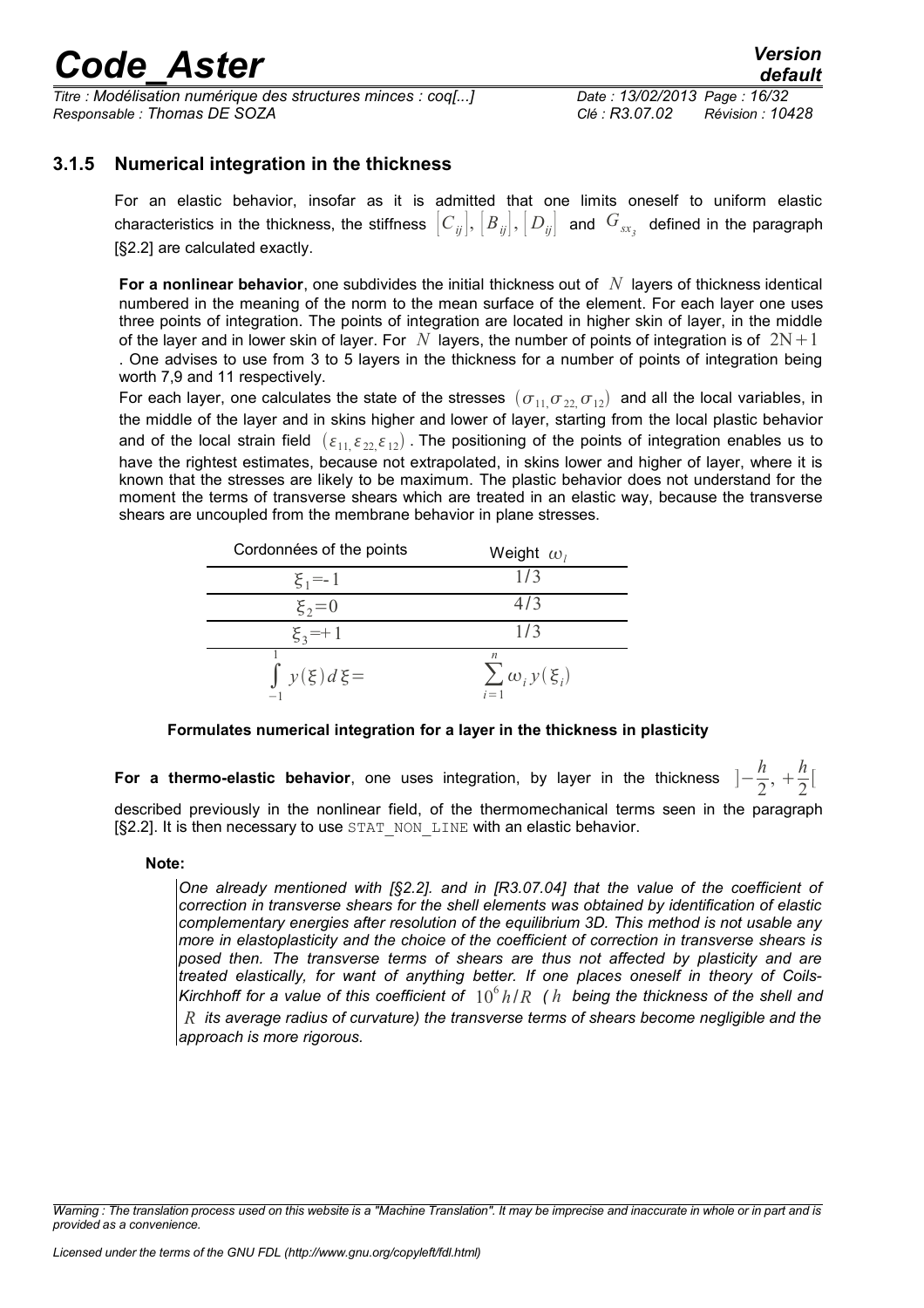*Titre : Modélisation numérique des structures minces : coq[...] Date : 13/02/2013 Page : 17/32 Responsable : Thomas DE SOZA Clé : R3.07.02 Révision : 10428*

### **3.2 Formulation of the elementary terms**

#### **3.2.1 Masses, center of gravity, matrix of inertia**

In the case of the shells of revolution, the mass is worth:

$$
\int_{\omega} \int_0^{2\pi} \int_{-h/2}^{h/2} \rho(\rho_s + \rho_\theta - 1) dx_3 r d\theta ds = \int_{\omega} \int_0^{2\pi} \rho \, hr \, d\theta \, ds = 2\pi \rho \, h \int_{\omega} r \, ds
$$

where  $\rho$  is the presumedly constant density of the element.

The position of the center of inertia is given in the reference *Oxyz* of [§2.1] by:

$$
x_G = 0
$$
  

$$
y_G = \frac{\int_{\omega} \text{yr } ds + \frac{h^2}{12} \int_{\omega} \sin \alpha \left( \frac{1}{R} + \frac{\cos \alpha}{r} \right) r ds}{\int_{\omega} r ds}
$$
  

$$
z_G = 0
$$

the terms of the matrix of inertia compared to *O* in the reference *Oxyz* of [§2.1] have then as a statement:

$$
I_{xx/O} = 2 \pi \rho \int_{\omega} \left[ h(\frac{x^2}{2} + y^2) + \frac{h^3}{12} (\sin^2 \alpha + \frac{\cos^2 \alpha}{2} + \delta x \cos \alpha + 2 \delta y \sin \alpha) \right] r ds
$$
  
\n
$$
I_{yy/O} = 2 \pi \rho \int_{\omega} \left[ h x^2 + \frac{h^3}{12} (\cos^2 \alpha + 2 \delta x \cos \alpha) \right] r ds
$$
where  
\n
$$
I_{zz/O} = 2 \pi \rho \int_{\omega} \left[ h(\frac{x^2}{2} + y^2) + \frac{h^3}{12} (\sin^2 \alpha + \frac{\cos^2 \alpha}{2} + \delta x \cos \alpha + 2 \delta y \sin \alpha) \right] r ds
$$
  
\n
$$
\delta = \frac{1}{R} + \frac{\cos \alpha}{r}.
$$

In the case of the invariant shells according to  $Oz$ , the mass is worth:

$$
\int_{\omega} \int_{-h/2}^{h/2} \rho \, \rho_s \, dx_3 \, ds = \rho \, h \int_{\omega} ds.
$$

The position of the center of inertia is defined in the reference *Oxy* of [§2.1] by:

$$
x_G = \frac{\int_{\omega} x \, ds + \frac{h^2}{12} \int_{\omega} \frac{\cos \alpha}{R} \, ds}{\int_{\omega} ds}
$$

$$
y_G = \frac{\int_{\omega} y \, ds + \frac{h^2}{12} \int_{\omega} \frac{\sin \alpha}{R} \, ds}{\int_{\omega} ds}
$$

*Licensed under the terms of the GNU FDL (http://www.gnu.org/copyleft/fdl.html)*

*Warning : The translation process used on this website is a "Machine Translation". It may be imprecise and inaccurate in whole or in part and is provided as a convenience.*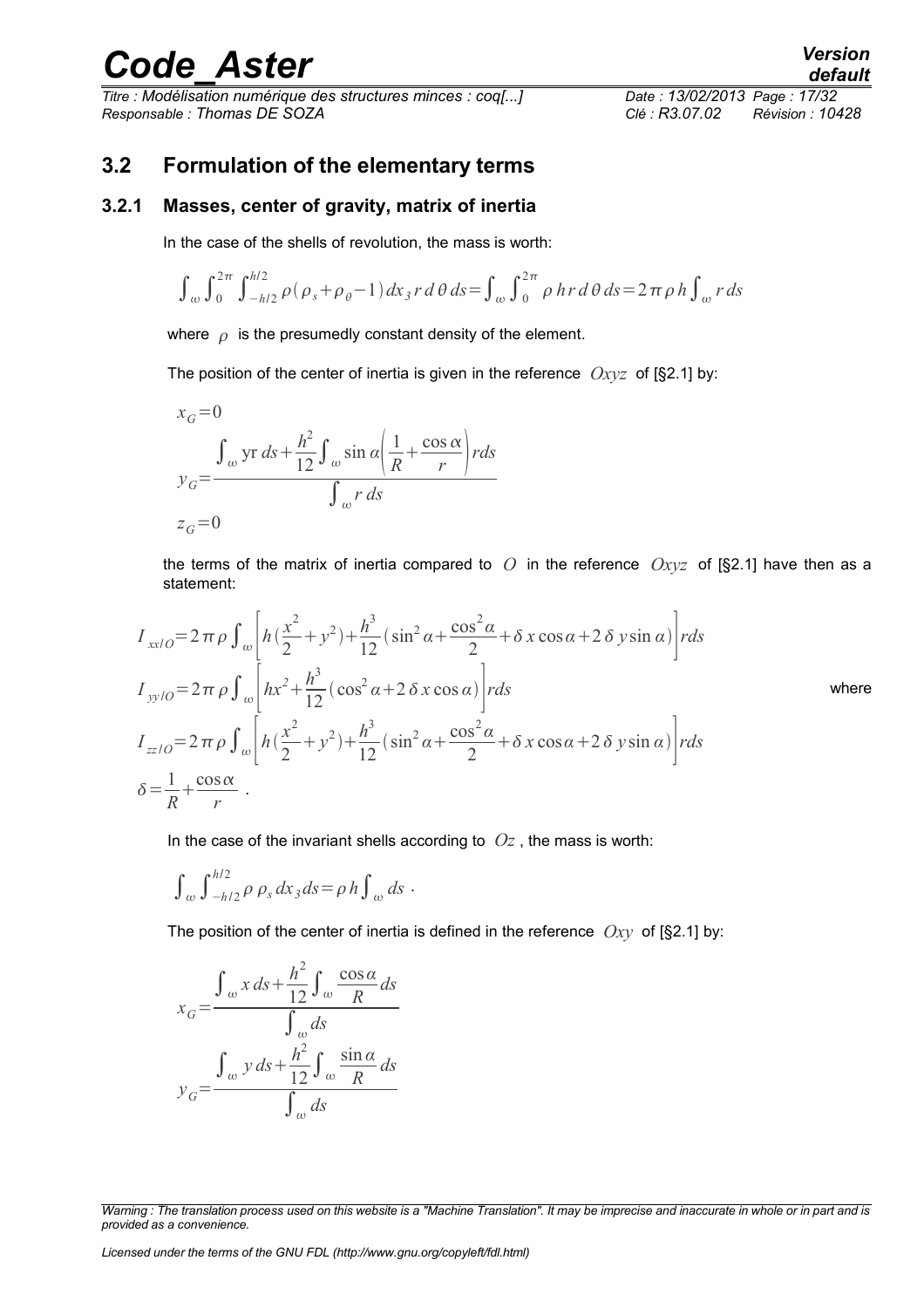*Titre : Modélisation numérique des structures minces : coq[...] Date : 13/02/2013 Page : 18/32 Responsable : Thomas DE SOZA Clé : R3.07.02 Révision : 10428*

*default*

$$
I_{xx/O} = \rho \int_{\omega} \left[ hy^2 + \frac{h^3}{12} (\sin^2 \alpha + 2 \delta y \sin \alpha) \right] ds
$$
  
\n
$$
I_{xy/O} = I_{yx/O} = \rho \int_{w} \left[ hxy + \frac{h^3}{12} (\sin \alpha \cos \alpha + \delta x \sin \alpha + \delta y \cos \alpha) \right] ds
$$
  
\nwhere  $\delta = \frac{1}{R}$ .  
\n
$$
I_{yy/O} = \rho \int_{\omega} \left[ hx^2 + \frac{h^3}{12} (\cos^2 \alpha + 2 \delta x \cos \alpha) \right] ds
$$
  
\n
$$
I_{zz/O} = \rho \int_{\omega} \left[ h(x^2 + y^2) + \frac{h^3}{12} (1 + 2 \delta x \cos \alpha + 2 \delta y \sin \alpha) \right] ds
$$

The terms in  $\frac{h^2}{\sqrt{2}}$ 12 for the centres of inertia and  $\frac{h^3}{4}$  $\frac{n}{12}$  the matrixes of inertia are not taken into account in the programming. That amounts neglecting the variation of metric with the curvature in the computation of these terms.

#### **3.2.2 Mass matrix**

the term:  $\int_{\omega} \int_0^{2\pi} \int_{-h/2}^{h/2} \rho\, \nu\left(s\,,x_3\right]$ .  $\overline{\nu}\left(s\,,x_3\right]$ r  $dx_3d\,\theta\,ds$  , of kinetic energy is treated by considering the constant density  $\rho$  in the thickness and the correction of metric due to the negligible curvature. The intégrande is burst in three terms:

•  $\rho h \left| u_x \cdot \overline{u}_x + u_y \right|$  $\overline{u}_y$   $\overline{u}_y$  of translation  $\cdot$   $\rho \frac{h^3}{12}$  $\frac{n}{12}\beta_{s.}\bar{\beta}_{s}$ kinetic energy of rotation •  $\rho \frac{h^3}{12}$  $\frac{n}{12} \delta \left( -\sin \alpha \left( u_x \overline{\beta}_s + \overline{u}_x \beta_s \right) + \cos \alpha \left( u_y \overline{\beta}_s + \overline{u}_y \right) \right)$ **kinetic energy of coupling,** with:

 $\delta = \frac{1}{R}$ *R*  $+\frac{\cos \alpha}{\cos \alpha}$  $r$  for the case axisymmetric shell of revolution.

 $\delta = \frac{1}{R}$  $\frac{1}{R}$  for the case invariant shell according to  $Oz$  (moreover in this case the integral disappears  $\int_0^{2\pi} r d\theta$  ).

*Warning : The translation process used on this website is a "Machine Translation". It may be imprecise and inaccurate in whole or in part and is provided as a convenience.*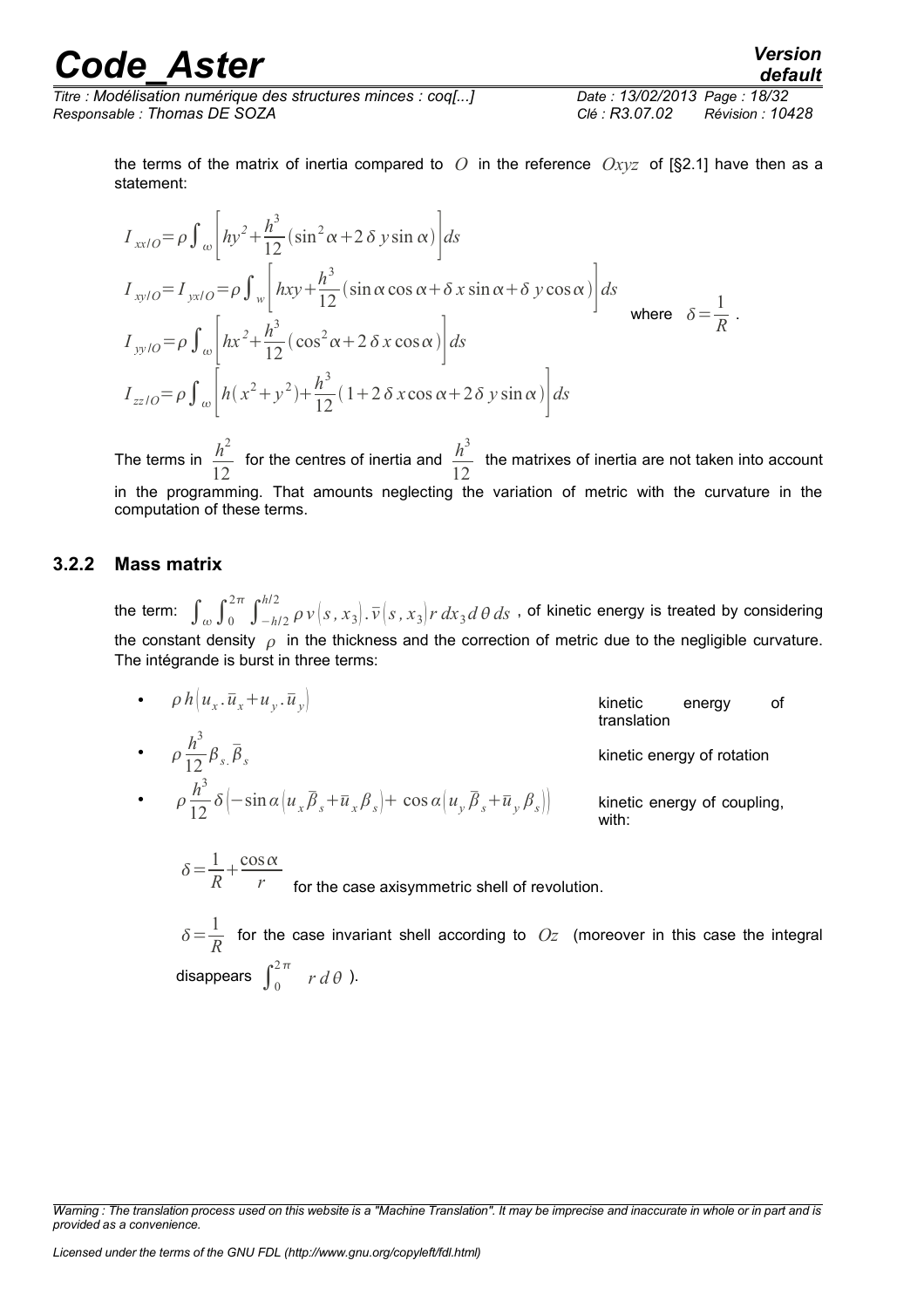*Titre : Modélisation numérique des structures minces : coq[...] Date : 13/02/2013 Page : 19/32 Responsable : Thomas DE SOZA Clé : R3.07.02 Révision : 10428*

*default*

#### **3.2.3 Second member of centrifugal force**

In the case of the shells of revolution, one considers a vector rotation:  $\Omega \!=\!\omega_2.\,e_y$  , carried by the axis of revolution. The term of the second corresponding member is:

$$
\int_{\omega} \int_0^{2\pi} \int_{-h/2}^{h/2} \rho \omega_2^2 \cdot r \left( \overline{u}_x - \overline{\beta}_s \cdot x_3 \sin \alpha \right) dx_3 r d\theta ds
$$
  
= 
$$
\int_{\omega} \int_0^{2\pi} h \rho \omega_2^2 r^2 \cdot \overline{u}_x d\theta ds
$$

(one neglects the correction of metric in the thickness).

In the case of the invariant shells according to  $Oz$  , a vector rotation is considered:  $\Omega = \omega_3 e_z$ , perpendicular to the plane of the section  $\omega$ .

The second member is then:

$$
\int_{\omega} h \, \rho \, \omega_3^2 \big( x \cdot \overline{u}_x + y \cdot \overline{u}_y \big) \, ds
$$

#### **3.2.4 Second member of gravity**

In the case of the shells of revolution, gravity is directed according to  $|e_{\hat{\textbf{y}}}|$ .

The second member is:

 $\int_{\omega} \int_{0}^{2\pi} \rho g h \overline{u}_{y} r d\theta ds$ 

formulate the invariant shells according to *Oz* , this one is directed in the plane *xOy*  $g = g_x e_x + g_y e_y$ .

The second member is:

 $\int_{\omega} \rho \left( g_x \cdot e_x + g_y \cdot e_y \right) ds$ 

#### **3.2.5 Second member of distributed loads**

These distributed loads can be two forces in the plane  $\,(xOy)\,$  and the couple  $\, {M}_{\,z}\,$  carried by the axis  $Oz$ . Two forces, which one considers that they are applied to mean surface  $\omega$ , could be provided in total or  $\bigl|e_{_{X}},\,e_{_{\mathcal{Y}}}\bigr\rangle$  local reference  $\bigl|t,\,n\bigr|$  . The second member is:

$$
\int_{\omega} \int_{0}^{2\pi} \left( F_x \overline{u}_x + F_y \overline{u}_y + M_z \overline{\beta}_s \right) r \, d\theta \, ds
$$

(in invariant shell according to  $z$  , the integral  $\int_0^{2\pi} r d\theta$  disappears).

**Note:**

*The specific actions are treated as nodal forces where they are applied, since they work in the degrees of freedom of the finite element.*

*Warning : The translation process used on this website is a "Machine Translation". It may be imprecise and inaccurate in whole or in part and is provided as a convenience.*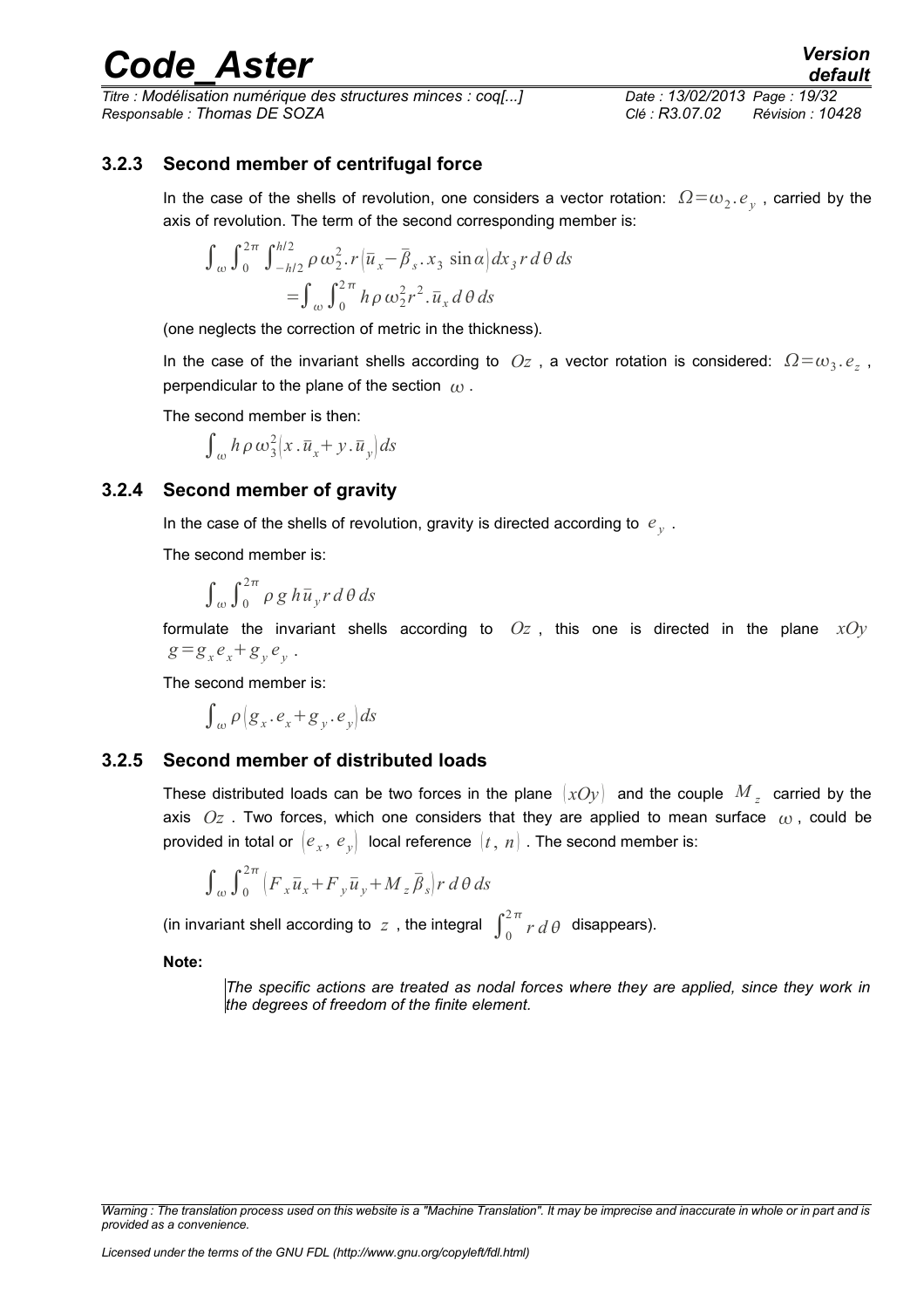*Titre : Modélisation numérique des structures minces : coq[...] Date : 13/02/2013 Page : 20/32 Responsable : Thomas DE SOZA Clé : R3.07.02 Révision : 10428*

### **3.3 Computation of the strains and the stresses**

After resolution, one has the possibility with operator CALC CHAMP [U4.81.04] of calculating with the nodes the elementary fields according to:

- generalized strains *Eαβ* , *Kαβ* : option DEGE\_ELNO,
- three-dimensional strains *αβ* on average fiber and in skins internal and external (with or without correction of curvature): option EPSI\_ELNO,
- three-dimensional stresses  $σ<sub>αβ</sub>$  on average fiber and in skins internal and external (with or without correction of curvature): option SIGM\_ELNO,
- forces generalized  $N_{\alpha\beta}$ ,  $M_{\alpha\beta}$  (with or without correction of curvature): option EFGE\_ELNO.

These values with the nodes are obtained by extrapolation starting from the values with Gauss points of the element, according to the exposed method in [bib4] [R3.06.03].

Lastly, one can have also the values *N αβ* , *Mαβ* with Gauss points of the element: option SIEF\_ELGA.

No postprocessing of stresses or generalized forces is for the moment available for nonlinear behaviors materials.

*Warning : The translation process used on this website is a "Machine Translation". It may be imprecise and inaccurate in whole or in part and is provided as a convenience.*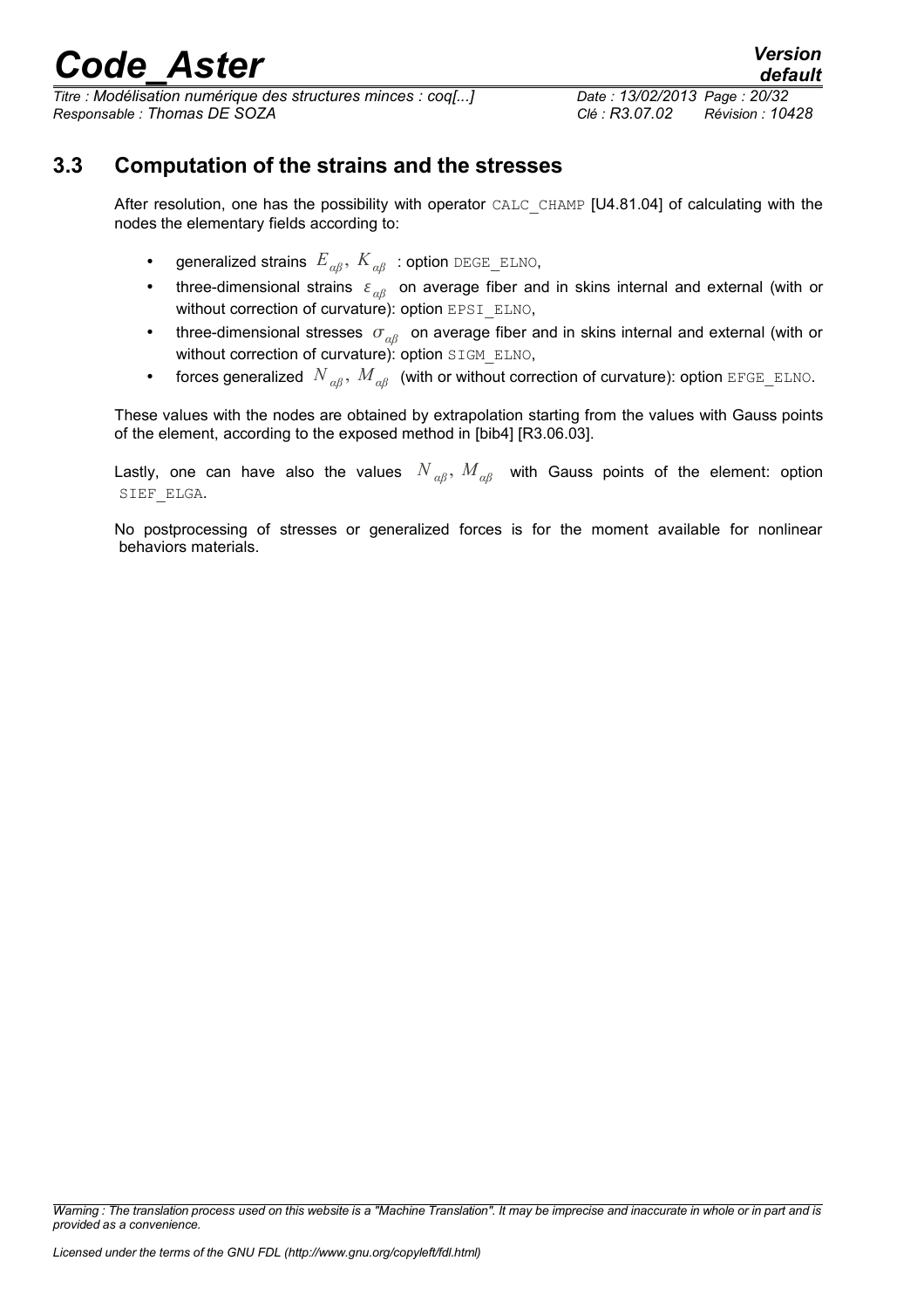*Titre : Modélisation numérique des structures minces : coq[...] Date : 13/02/2013 Page : 21/32 Responsable : Thomas DE SOZA Clé : R3.07.02 Révision : 10428*

### **4 Validation - Case test**

One considers hereafter, to judge capacities of this formulation, some examples of application (cf [bib10]).

### **4.1 Roll under pressure interns**

One studies a vertical roll subjected to a pressure interns  $p$  constant on the part  $y < 0$ , and null on  $y>0$  : to see [Figure 4.1-a].



**Figure 4.1 - a: Rolls under axisymmetric pressure**

the radius is:  $R=4m$ , the thickness  $t=0.25m$ , the length  $L=10m$ . This one is selected so that the edge effects free *y*=±*L*/2 are negligible on the solution (into axisymmetric, *L* must check: 1  $\frac{1}{2} L > 3 \sqrt{Rt} = 3 m$  here).

The material is elastic  $|E=1 Pa$ ,  $v=0.3$ .

The boundary conditions are:  $p\!=\!1\mathrm{N/m}^2$  , vertical displacement in  $\ A\;$  no one.

One the model chooses the solution obtained by LOVE-KIRCHHOFF.

To reach it numerically, one takes as shear coefficient:  $\kappa \!=\! 10^6$  , to inhibit the distortions  $\,{\gamma}_{\,s}$  . The analytical solution is:

$$
\begin{aligned}\n\text{for } y \le 0: \ u_x(y) &= \frac{P}{8\alpha^4 D} (2 - e^{\alpha y} \cos \alpha y), \ \beta_s(y) &= \frac{P}{8\alpha^3 D} e^{\alpha y} (\cos \alpha y - \sin \alpha y) \\
y \ge 0: \ u_x(y) &= \frac{P}{8\alpha^4 D} e^{-\alpha y} \cos \alpha y, \qquad \beta_s(y) &= \frac{P}{8\alpha^3 D} e^{-\alpha y} (\cos \alpha y + \sin \alpha y) \\
\text{with } D &= \frac{E t^3}{12 (1 - v^2)} \ 4 \alpha^4 = \frac{Et}{DR^2}.\n\end{aligned}
$$

*Licensed under the terms of the GNU FDL (http://www.gnu.org/copyleft/fdl.html)*

*Warning : The translation process used on this website is a "Machine Translation". It may be imprecise and inaccurate in whole or in part and is provided as a convenience.*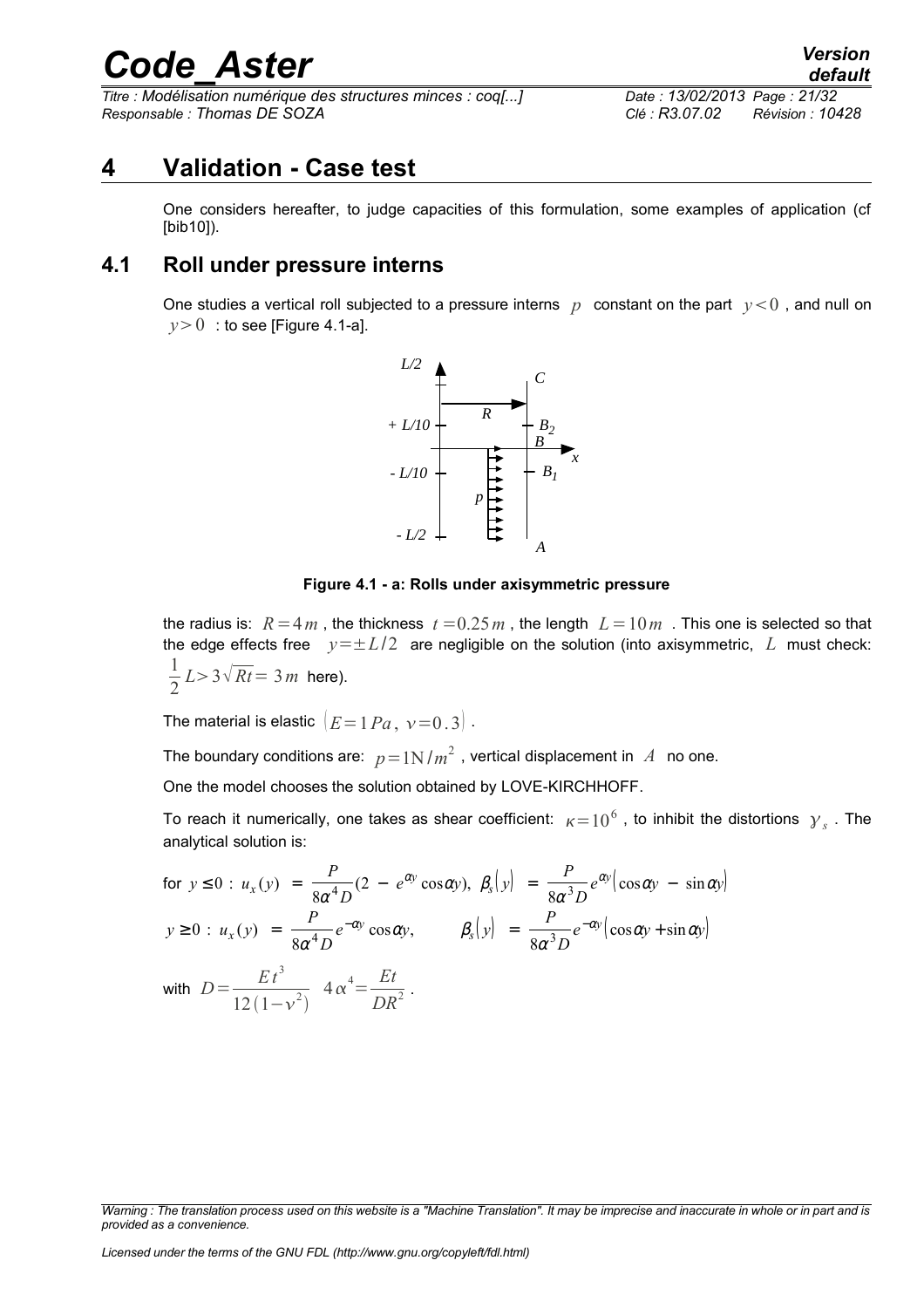*Titre : Modélisation numérique des structures minces : coq[...] Date : 13/02/2013 Page : 22/32 Responsable : Thomas DE SOZA Clé : R3.07.02 Révision : 10428*

*default*

The forces generalized are  $\left(\sin\alpha=0\right)$ :

$$
N_{\theta\theta} = \frac{Et}{R} u_x(y) \; ; \; M_{ss} = Du_x''(y) = \frac{p}{4\alpha^2} e^{-|y|} \sin \alpha \, y
$$

the three-dimensional stresses are:

$$
\sigma^{\theta\theta} = \frac{N_{\theta\theta}}{t} + 12 \frac{M_{\theta\theta} x_3}{t^3} \; ; \; \sigma^{ss} = 12 \frac{M_{ss} x_3}{t^3}, \text{ from where:}
$$
\n
$$
\text{for } y \le 0: \left| \sigma^{\theta\theta}(y, x_3) = \frac{pR}{t} \left( 1 - \frac{e^{\alpha y}}{2} \left( \cos \alpha y + 2 v \frac{x_3}{t} \sqrt{\frac{3}{1 - v^2}} \sin \alpha y \right) \right) \right|
$$
\n
$$
\sigma^{ss}(y, x_3) = \frac{pR}{t} \cdot \frac{x_3}{t} \sqrt{\frac{3}{1 - v^2}} e^{\alpha y} \sin \alpha y
$$
\n
$$
\text{for } y \ge 0: \left| \sigma^{\theta\theta}(y, x_3) = \frac{pR}{t} \frac{e^{-\alpha y}}{2} \left( \cos \alpha y - 2 v \frac{x_3}{t} \sqrt{\frac{3}{1 - v^2}} \sin \alpha y \right) \right|
$$
\n
$$
\sigma^{ss}(y, x_3) = \frac{pR}{t} \cdot \frac{x_3}{t} \sqrt{\frac{3}{1 - v^2}} e^{-\alpha y} \sin \alpha y
$$

For a regular mesh of one hundred meshes and two hundred nodes, one finds:

|                                 | <b>Reference</b> | <b>Aster</b> | % difference |
|---------------------------------|------------------|--------------|--------------|
| Displacement $U_{r}$            |                  |              |              |
| Point $A$                       | 63.9488          | 63.922       | $-0.042$     |
| Item $B$                        | 32.000           | 32.005       | 0.015        |
| Item $C$                        | 0.05120          | 0.08755      |              |
| Rotation $\beta_s$              |                  |              |              |
|                                 |                  |              |              |
| Point $A$                       | 0.06583          | 0.04057      |              |
| Item $B$                        | 41.133           | 41.165       | 0.078        |
| normal Force $N_{\theta\theta}$ |                  |              |              |
|                                 |                  |              |              |
| Point B                         | 2.0000           | 2.0003       | 0.015        |
| Point $B_1$ (with $-L/10$ )     | 3.84429          | 3.8442       | 0.002        |
| Moment $M_{ss}$                 |                  |              |              |
|                                 |                  |              |              |
| Point $B_1$                     | 4.01497 10-2     | 4.013 10-2   | 0.05         |

*Warning : The translation process used on this website is a "Machine Translation". It may be imprecise and inaccurate in whole or in part and is provided as a convenience.*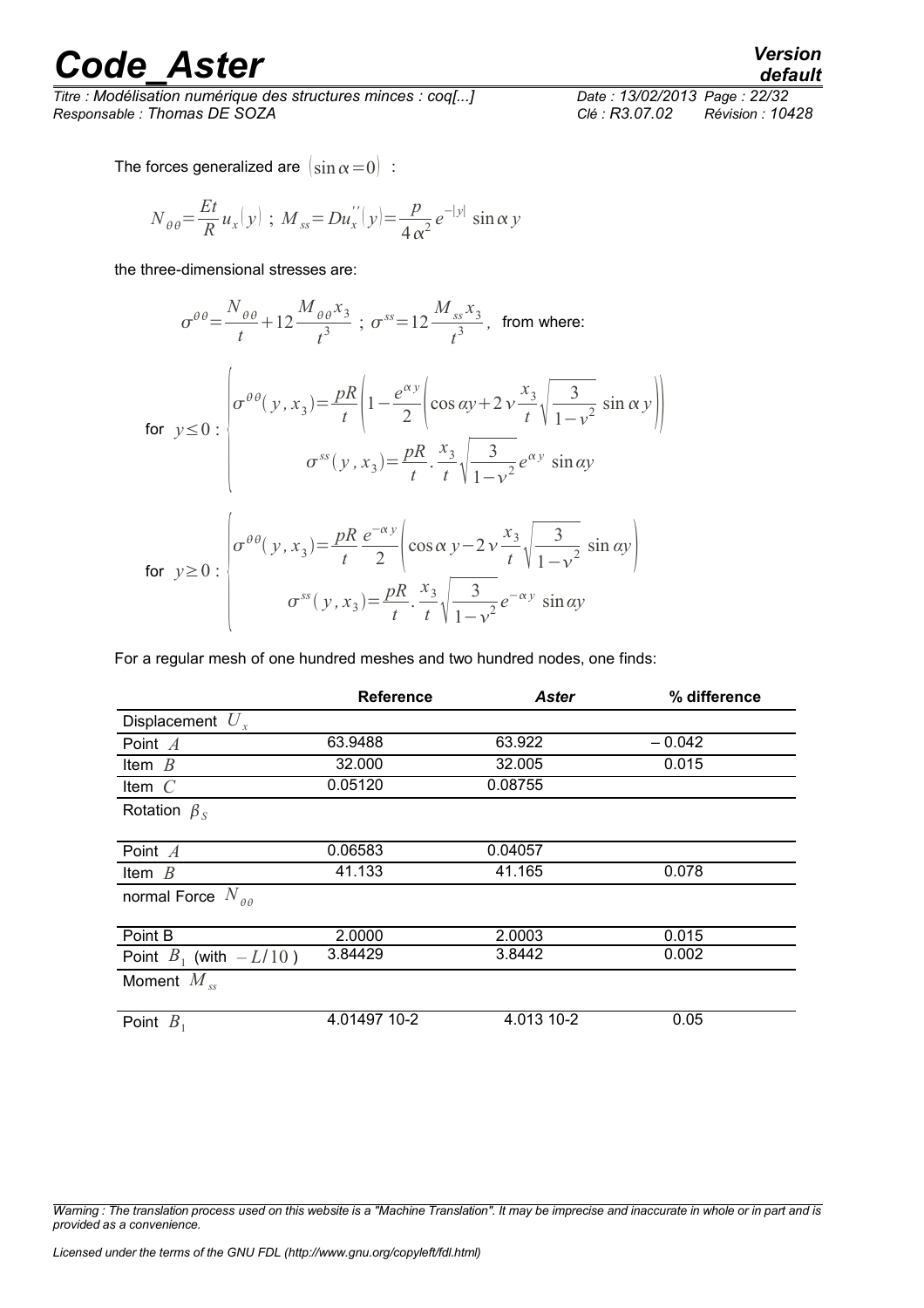| <b>Code Aster</b> | <b>Version</b> |
|-------------------|----------------|
|                   | default        |

*Titre : Modélisation numérique des structures minces : coq[...] Date : 13/02/2014 Page : 7homas DE SOZA Clé : R3.07.02 Responsable : Thomas DE SOZA Clé : R3.07.02 Révision : 10428*

*default*



**Figure 4.1-b: Cylinder under pressure marks with arrows**

*Warning : The translation process used on this website is a "Machine Translation". It may be imprecise and inaccurate in whole or in part and is provided as a convenience.*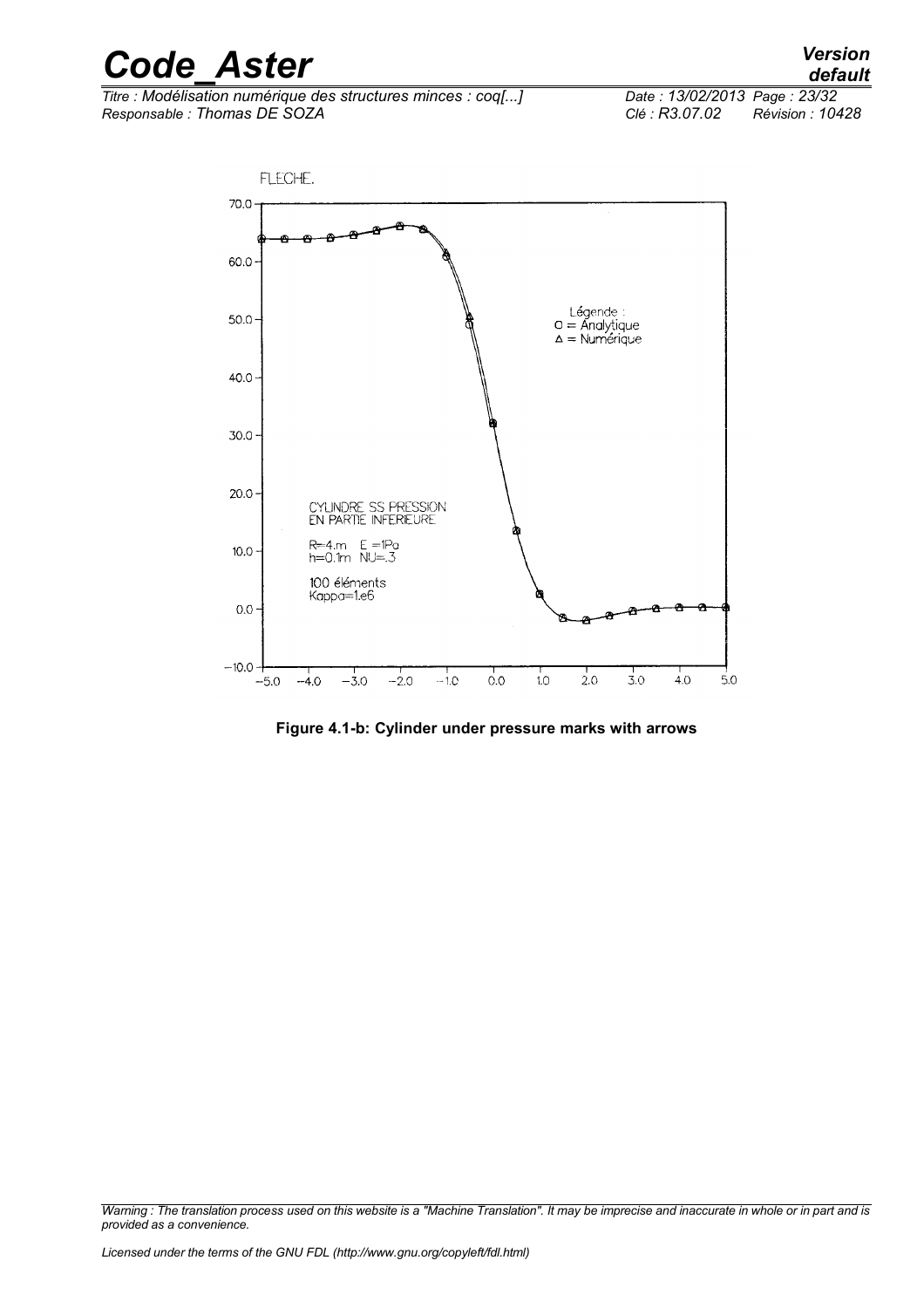*Titre : Modélisation numérique des structures minces : coq[...] Date : 13/02/2013 Page : 24/32 Responsable : Thomas DE SOZA Clé : R3.07.02 Révision : 10428*

*default*



**Appears 4.1-c: Rotation of the cylinder under pressure.**

*Warning : The translation process used on this website is a "Machine Translation". It may be imprecise and inaccurate in whole or in part and is provided as a convenience.*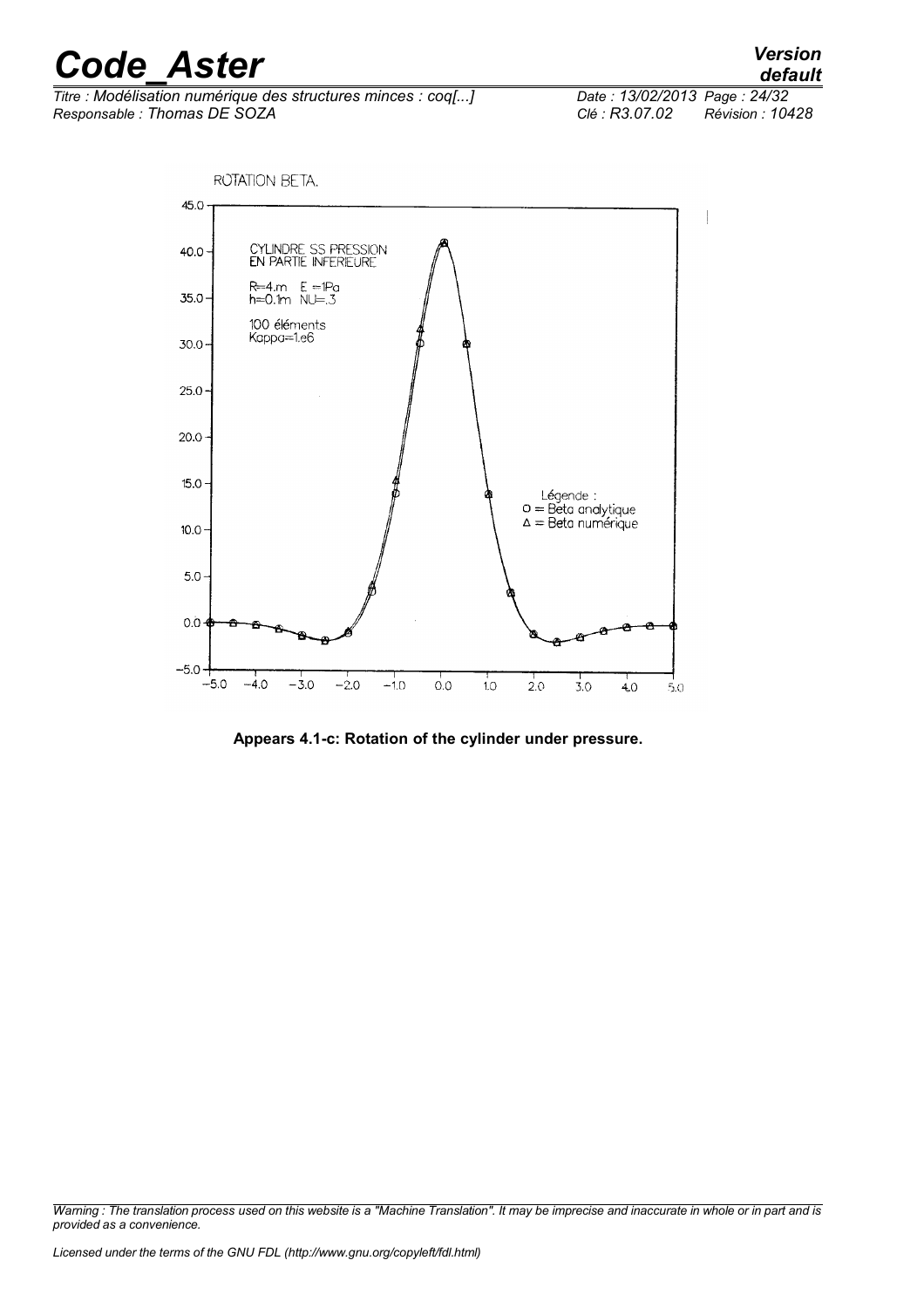*Titre : Modélisation numérique des structures minces : coq[...] Date : 13/02/2013 Page : 25/32 Responsable : Thomas DE SOZA Clé : R3.07.02 Révision : 10428*



**Appear 4.1-d: Axial bending moments of the cylinder under pressure**

### **4.2 Plates circular clamped under uniform pressure [V3.03.100]**

One considers the plate of radius  $R=1 m$ , of thickness  $t=0,1 m$  (see [Figure 4.2-a] below) embedded on its circumference.



#### **Appear 4.2-the**

material is elastic  $\left( E\!=\!1.Pa$  ,  $\!nu\!=\!0.3 \right]$  . The pressure is:  $\;p\!=\!1$  .  $N/m^2$  .

The boundary conditions are in  $\overline{O}$  :  $\beta_s = 0$ ., in  $\overline{A}$  :  $u_x = u_y = 0$ .,  $\beta_s = 0$ .

*Warning : The translation process used on this website is a "Machine Translation". It may be imprecise and inaccurate in whole or in part and is provided as a convenience.*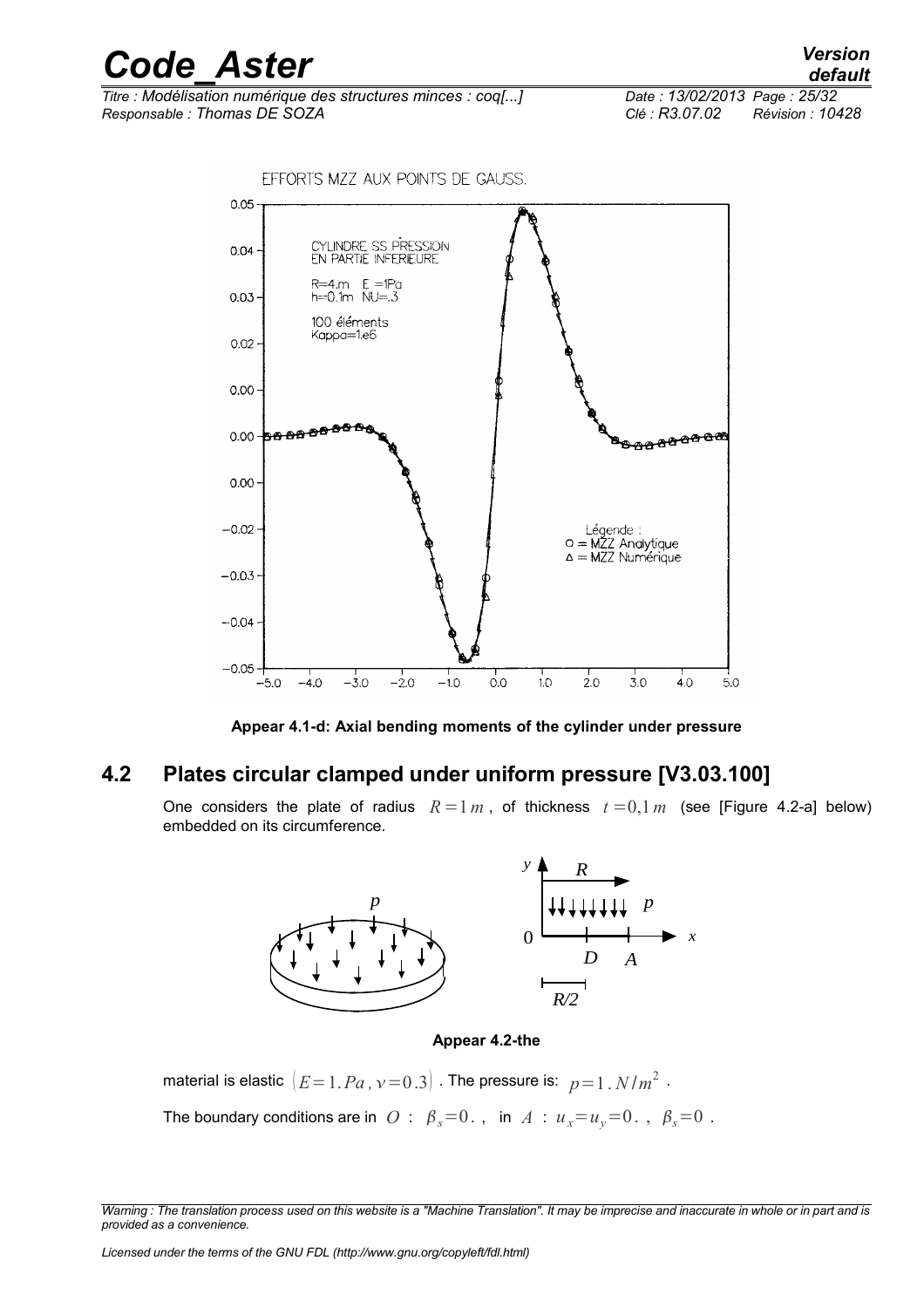*Titre : Modélisation numérique des structures minces : coq[...] Date : 13/02/2013 Page : 26/32 Responsable : Thomas DE SOZA Clé : R3.07.02 Révision : 10428*

One is interested in the solutions of the models of REISSNER 
$$
\left(\kappa = \frac{5}{6}\right)
$$
 and LOVE-KIRCHHOFF (one)

will take  $\kappa=10^6$  ).

The analytical solution is for the deflection:

$$
u_y(x) = -\frac{pR^4}{64 D} \left( 1 - \left(\frac{x}{R}\right)^2 \right) \left( 1 - \left(\frac{x}{R}\right)^2 + \varphi \right).
$$

with  $\left| \begin{array}{cc} 1 - v \\ \end{array} \right|$  $D = \frac{Et^3}{(1-2i)^2}$ ;  $\varphi = \frac{16}{5} \left( \frac{t}{t} \right)$  $= \frac{1}{2(1-v^2)}$ ;  $\varphi = \frac{1}{5}(\frac{1}{R})$   $\frac{1}{1-v}$  *si*  $\kappa = \frac{1}{6}$ ; −  $=\frac{16}{5}$  $\left(\frac{t}{R}\right)$  $\int \frac{1}{1-v} \, si \, \kappa \, = \, \frac{1}{6} \, ; \, \varphi \, = \,$ 3 2 2  $12|1$ 16 5 1 1 5  $\frac{1}{\sqrt{2}}$ ;  $\varphi = \frac{1}{5} \left( \frac{1}{R} \right)$   $\frac{1}{1-\sqrt{2}}$  si  $\kappa = \frac{1}{6}$ ;  $\varphi = 0$  for the solution - KIRCHHOFF COILS.

The distortion is indeed:  $\gamma_{s}(x) \!=\! -\frac{pR^2}{16D}$ 16 *D x* 2  $\varphi$ .

Rotation  $\beta_s$  is:  $\beta_s(x) = \frac{pR}{16}$  $\frac{R^2}{D}$   $x \left(1 - \left(\frac{x}{R}\right)\right)$  $=\frac{pR^2}{16D}$   $x \left(1 - \left(\frac{x}{R}\right)\right)$  $\left(\frac{x}{R}\right)$  $\bigg)$ ſ ∖ I  $\overline{\phantom{a}}$  $\big)$  2  $\left( \frac{\mu}{2} \right)^2$  $\frac{P}{16D}$   $x \left(1 - \left(\frac{\pi}{R}\right)\right)$ .

The variations of curvature are  $(\sin \alpha = + 1)$ :

$$
K_{ss}(x) = -\frac{pR^2}{16D} \left( 1 - 3\left(\frac{x}{R}\right)^2 \right)
$$

$$
K_{\theta\theta}(x) = -\frac{pR^2}{16D} \left( 1 - \left(\frac{x}{R}\right)^2 \right)
$$

The bending moments are  $\left(\sin \alpha=+1\right)$ :

$$
M_{ss}(x) = \frac{pR^2}{16} \left( (3+v) \left( \frac{x}{R} \right)^2 - (1+v) \right)
$$
  

$$
M_{\theta\theta}(x) = \frac{pR^2}{16} \left( (1+3v) \left( \frac{x}{R} \right)^2 - (1+v) \right)
$$

The stresses are written:

$$
\sigma_{ss}(x, x_3) = \frac{E}{1 - v^2} x_3 [K_{ss}(x) + vK_{\theta\theta}(x)]
$$

$$
\sigma_{\theta\theta}(x, x_3) = \frac{E}{1 - v^2} x_3 [K_{\theta\theta}(x) + vK_{ss}(x)]
$$

*Warning : The translation process used on this website is a "Machine Translation". It may be imprecise and inaccurate in whole or in part and is provided as a convenience.*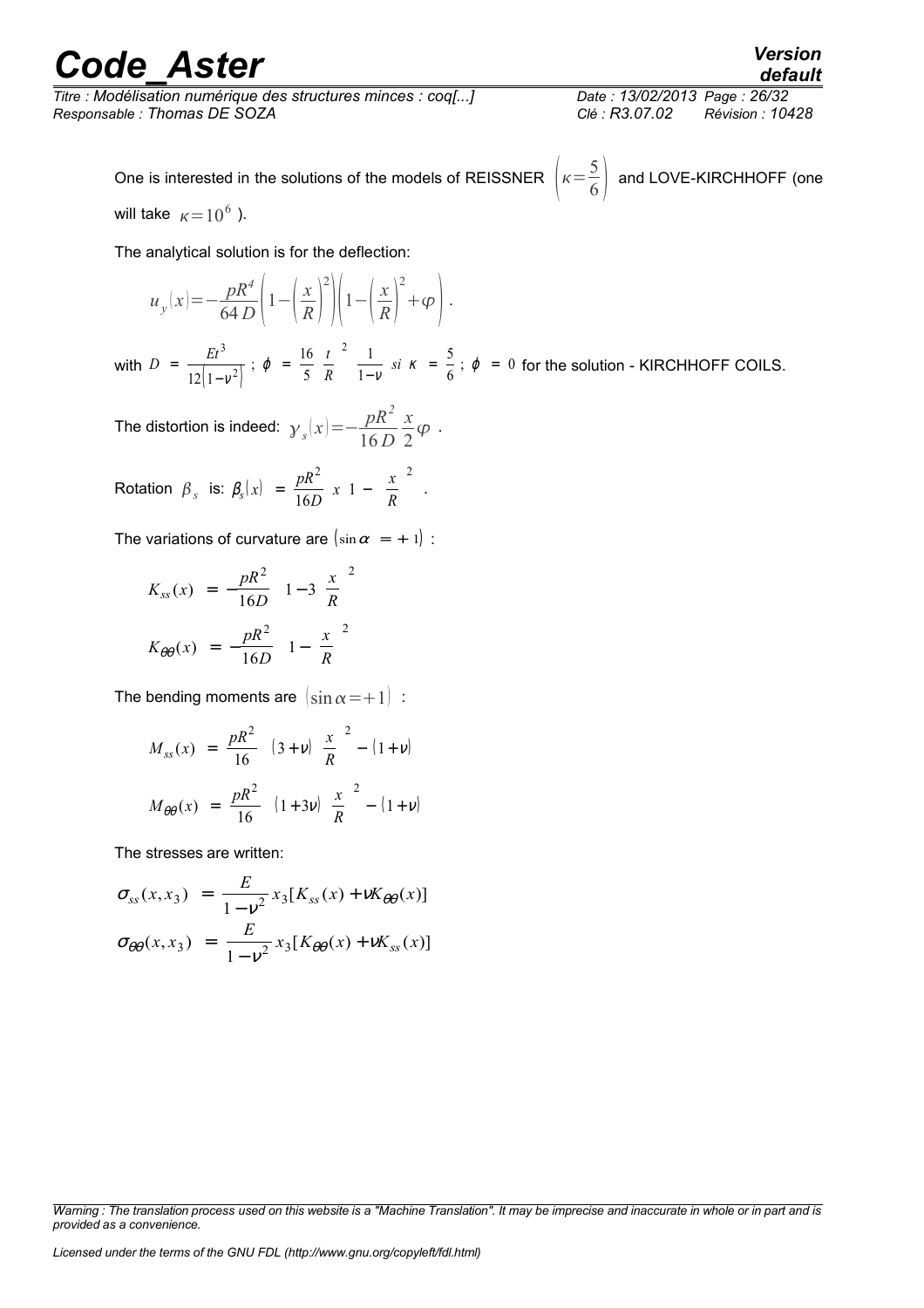*Titre : Modélisation numérique des structures minces : coq[...] Date : 13/02/2013 Page : 27/32 Responsable : Thomas DE SOZA Clé : R3.07.02 Révision : 10428*

One notices independence in  $\kappa$  rotation, variations of curvature and bending moments. In the center *O* of the plate:

$$
u_{y}(0) = -\frac{pR^{4}}{64 D} (1 + \varphi), \quad M_{ss}(0) = M_{\theta\theta}(0) = -\frac{pR^{2}}{16} (1 + \nu),
$$
  
\n
$$
K_{ss}(0) = K_{\theta\theta}(0) = -\frac{pR^{2}}{16 D}.
$$
  
\n
$$
s_{ss}(0, \pm t/2) = s_{\theta\theta}(0, \pm t/2) = m \frac{E}{1 - \nu} \frac{t}{2} \frac{pR^{2}}{16 D}.
$$

It is noticed that one is in compression in higher skin of plate.

With the fixed support 
$$
A : M_{ss}(R) = \frac{pR^2}{8}
$$
;  $M_{\theta\theta}(R) = v\frac{pR^2}{8}$ .



**Appear 4.2-b: Marks with arrows, rotation of a circular plate embedded**

*Warning : The translation process used on this website is a "Machine Translation". It may be imprecise and inaccurate in whole or in part and is provided as a convenience.*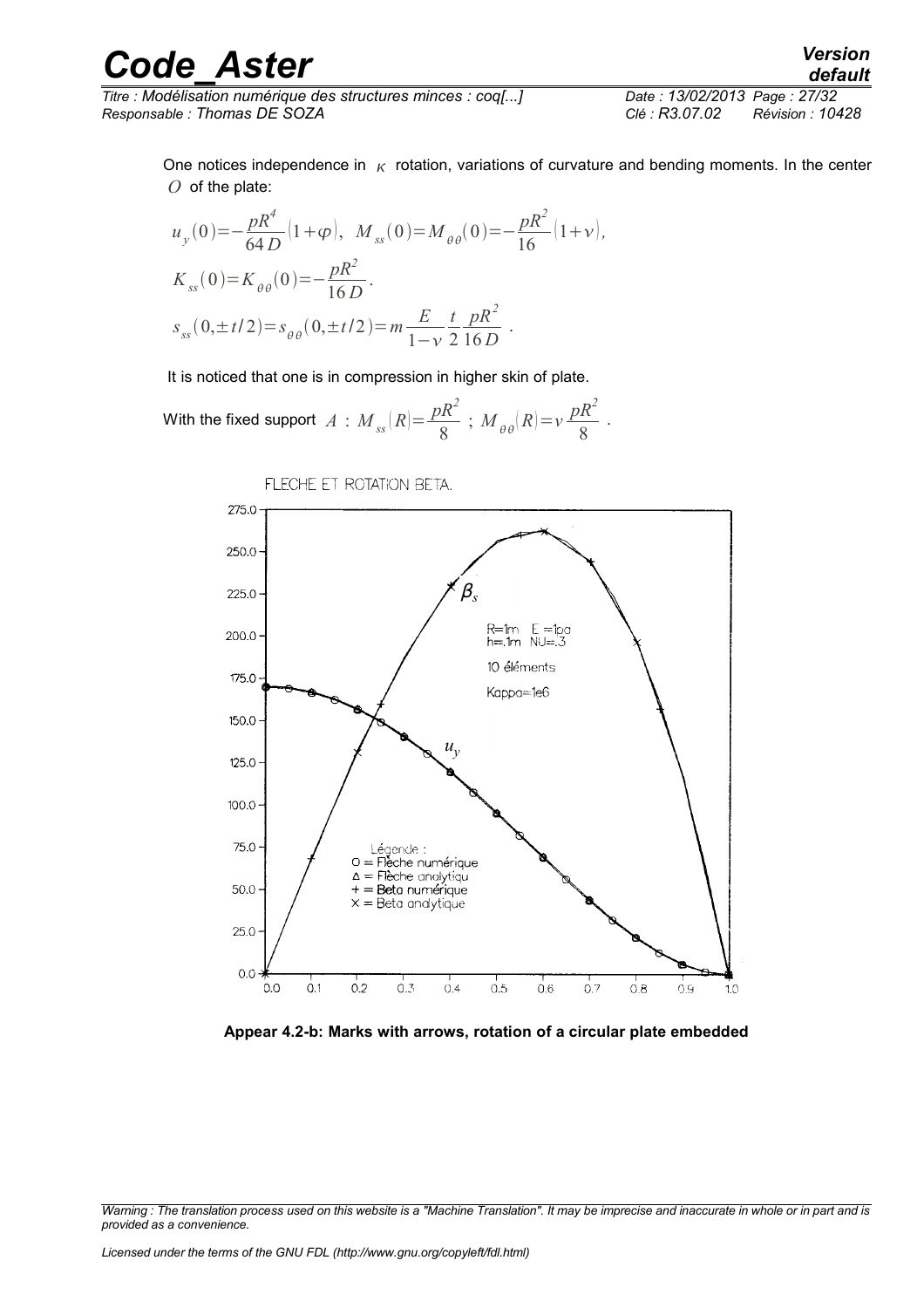*Titre : Modélisation numérique des structures minces : coq[...] Date : 13/02/2013 Page : 28/32 Responsable : Thomas DE SOZA Clé : R3.07.02 Révision : 10428*

For a regular mesh of 10 meshes (21 nodes) one finds:

|                                                       | <b>Reference</b> | <b>Aster</b> | % difference |  |
|-------------------------------------------------------|------------------|--------------|--------------|--|
| Displacement $u_v$                                    |                  |              |              |  |
| $\kappa = \frac{5}{6}$<br>Not $D$                     | $-101.827$       | $-101.7769$  | 0.049        |  |
| LOVE-KIRCHHOFF                                        | $-95.9765$       | $-95.0395$   | 0.978        |  |
| $\kappa = \frac{5}{6}$<br>Point $O$                   | $-178.424$       | $-178.368$   | 0.031        |  |
| LOVE-KIRCHHOFF - 170.625                              |                  | $-169.761$   | 0.507        |  |
| Rotation $\beta$ .                                    |                  |              |              |  |
| $\kappa = \frac{5}{6}$<br>Not $D$                     |                  | 256.001      | 0.024        |  |
| LOVE-KIRCHHOFF                                        | 255.94           | 257.123      | 0.462        |  |
| Variation of curvature $K_{ss}$                       |                  |              |              |  |
| $\kappa = \frac{5}{6}$<br>Not $D$                     |                  | 173.406      | 1.60         |  |
| LOVE-KIRCHHOFF                                        | 170.625          | 162.765      | 4.61         |  |
| Variation of curvature $K_{\theta\theta}$             |                  |              |              |  |
| $\left(\kappa=\frac{5}{6}\right)$<br>$\boldsymbol{D}$ |                  | 514.001      | 0.024        |  |
| LOVE-KIRCHHOFF                                        | 511.875          | 512.242      | 0.46         |  |
| Moment $M_{ss}$                                       |                  |              |              |  |
| $\kappa = \frac{5}{6}$<br>Not $O$                     | $-0.08125$       | $-0.081751$  | $+0.617$     |  |
| LOVE-KIRCHHOFF                                        |                  | $-0.081394$  | $-0.18$      |  |
| $k = \frac{5}{5}$<br>Point $A$                        | formulates       | 0.12373      | $-1.02$      |  |
| LOVE-KIRCHHOFF                                        |                  | 0.10717      | $-14.3$      |  |
| Moment $M_{\theta\theta}$                             |                  |              |              |  |
| $\theta$                                              | $-0.08125$       | $-0.081751$  | 0.617        |  |
| LOVE-KIRCHHOFF                                        |                  | $-0.081394$  | $-0.18$      |  |
| $\frac{5}{1}$<br>Point A<br>$\kappa =$                | 0.03750          | 0.037121     | $-1.01$      |  |
| LOVE-KIRCHHOFF                                        |                  | 0.032146     | $-14.3$      |  |

*Warning : The translation process used on this website is a "Machine Translation". It may be imprecise and inaccurate in whole or in part and is provided as a convenience.*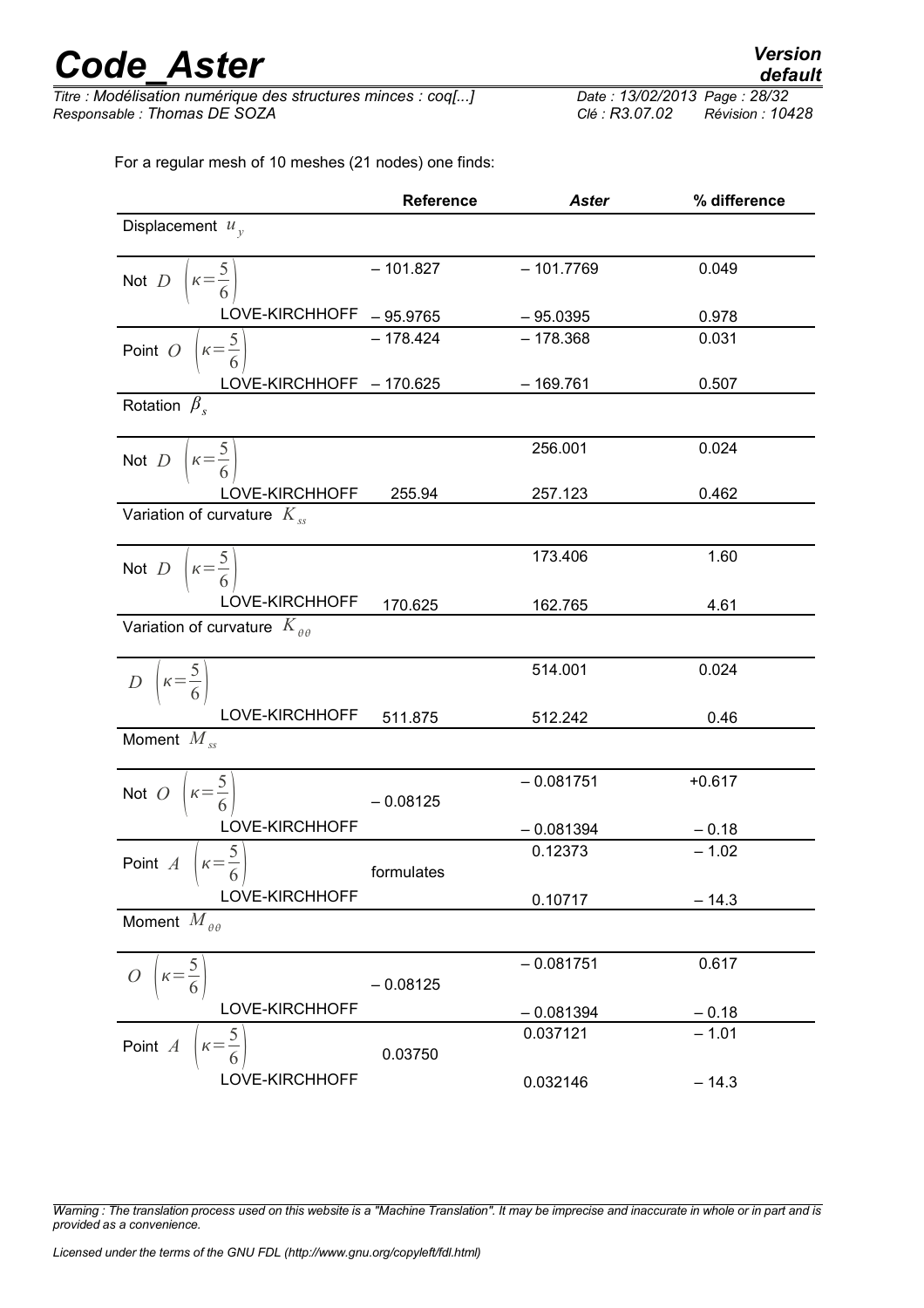| <b>Code Aster</b>                                            | <b>Version</b><br>default          |
|--------------------------------------------------------------|------------------------------------|
| Titre : Modélisation numérique des structures minces : coq[] | Date: 13/02/2013 Page: 29/32       |
| Responsable : Thomas DE SOZA                                 | Clé : R3.07.02<br>Révision : 10428 |
|                                                              |                                    |

One notices that the solution LOVE-KIRCHHOFF (  $k$   $=$   $10^6$  ) is less quite approximate than that by REISSNER  $k=\frac{5}{6}$  $\overline{6}$ on the variations of curvature and the bending moments. On the other hand,

displacements and rotations are well calculated.

These differences are due to the relative thickness of this plate, with respect to the coarseness of the selected mesh. The figures hereafter show the comparison of the solutions analytical and numerical, in case LOVE-KIRCHHOFF, on meshes of 10 and 100 elements.



COMPARAISON DES VARIATIONS DE COURBURE (Noeuds).

**Figure 4.2 - C: Variations of curvature of a clamped circular plate**

the layout of the variations of curvature *Kss* and *K qq* illustrates the fact that these two components are not approximate same way: first is linear since derived from a shape function *P2* , while second is constant per pieces.

*Warning : The translation process used on this website is a "Machine Translation". It may be imprecise and inaccurate in whole or in part and is provided as a convenience.*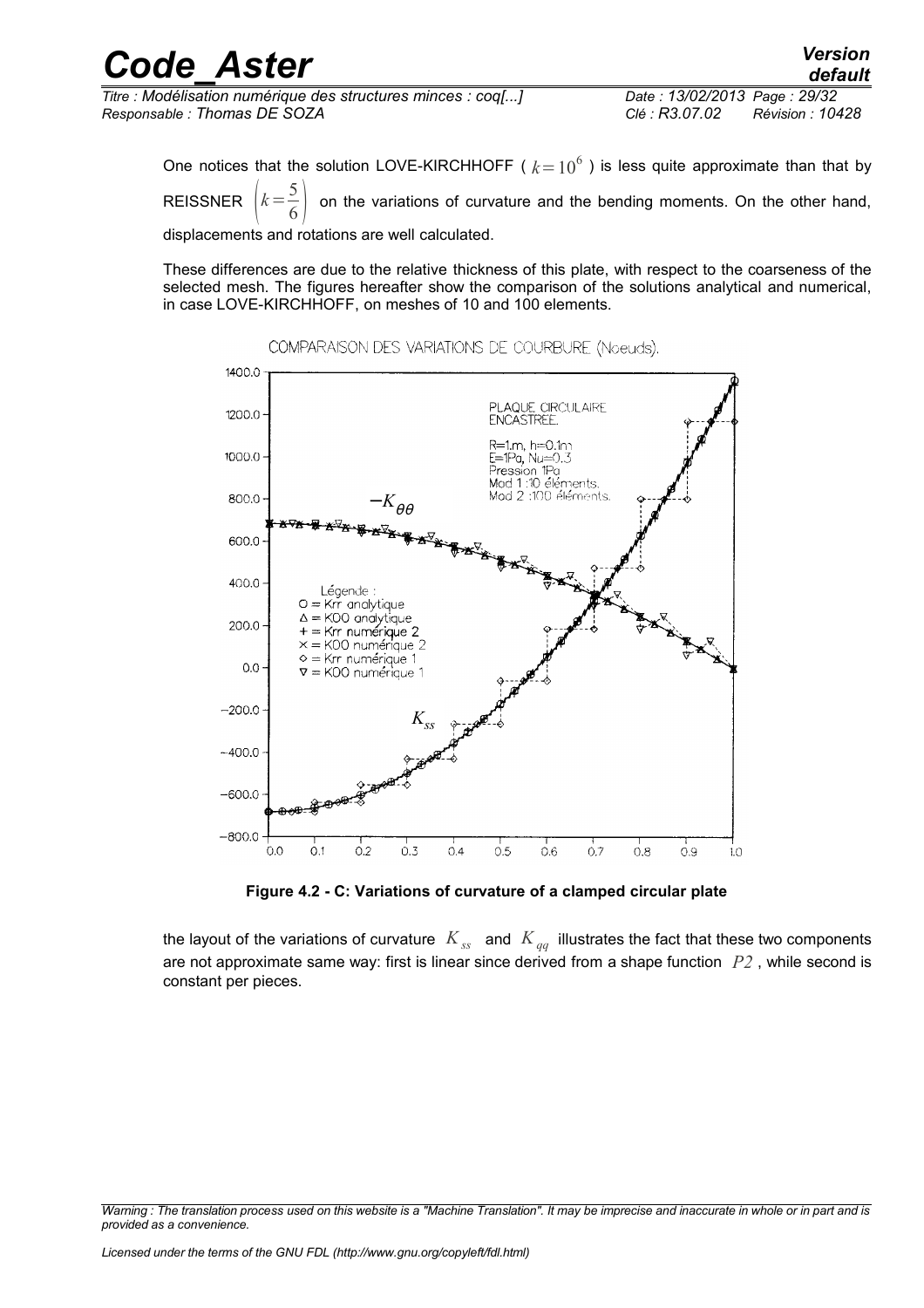*Titre : Modélisation numérique des structures minces : coq[...] Date : 13/02/2013 Page : 30/32 Responsable : Thomas DE SOZA Clé : R3.07.02 Révision : 10428*

### **4.3 Axisymmetric modal analysis of a thin spherical envelope [V2.03.007]**

One considers a sphere, of average radius  $R_m = 2.5 m$ , thickness  $t = 0.10 m$ . The material is elastic (  $E\!=\!200000\,MPa$  ,  $\,\,\nu\!=\!0,3$  ), of density  $\,\,\rho\!=\!7800\,$   $kg$  /  $m^3$  .



**Figure 4.3-a : Sphere**

One studies his axisymmetric free vibrations in frame LOVE-KIRCHHOFF  $\; \left| k\!=\!10^{6} \right|$  .

One meshes uses a mesh made up of 40 and 81 nodes. One is interested in the frequencies understood enters 220 and 375 *Hz* . Compared to the reference solution [V2.03.007] one finds like the first 5 frequencies:

| N°        |        |              | ື      |               |       |
|-----------|--------|--------------|--------|---------------|-------|
| Reference | 237.25 | 282.85       | 305.2  | 324.2         | 346.8 |
| Aster     | רב דבר | 282.7<br>.78 | 304.95 | າລາ<br>، ں ےں | 346.2 |

|  |  |  | Table 4.3-a: Frequencies of the axisymmetric modes |  |
|--|--|--|----------------------------------------------------|--|
|--|--|--|----------------------------------------------------|--|

*Warning : The translation process used on this website is a "Machine Translation". It may be imprecise and inaccurate in whole or in part and is provided as a convenience.*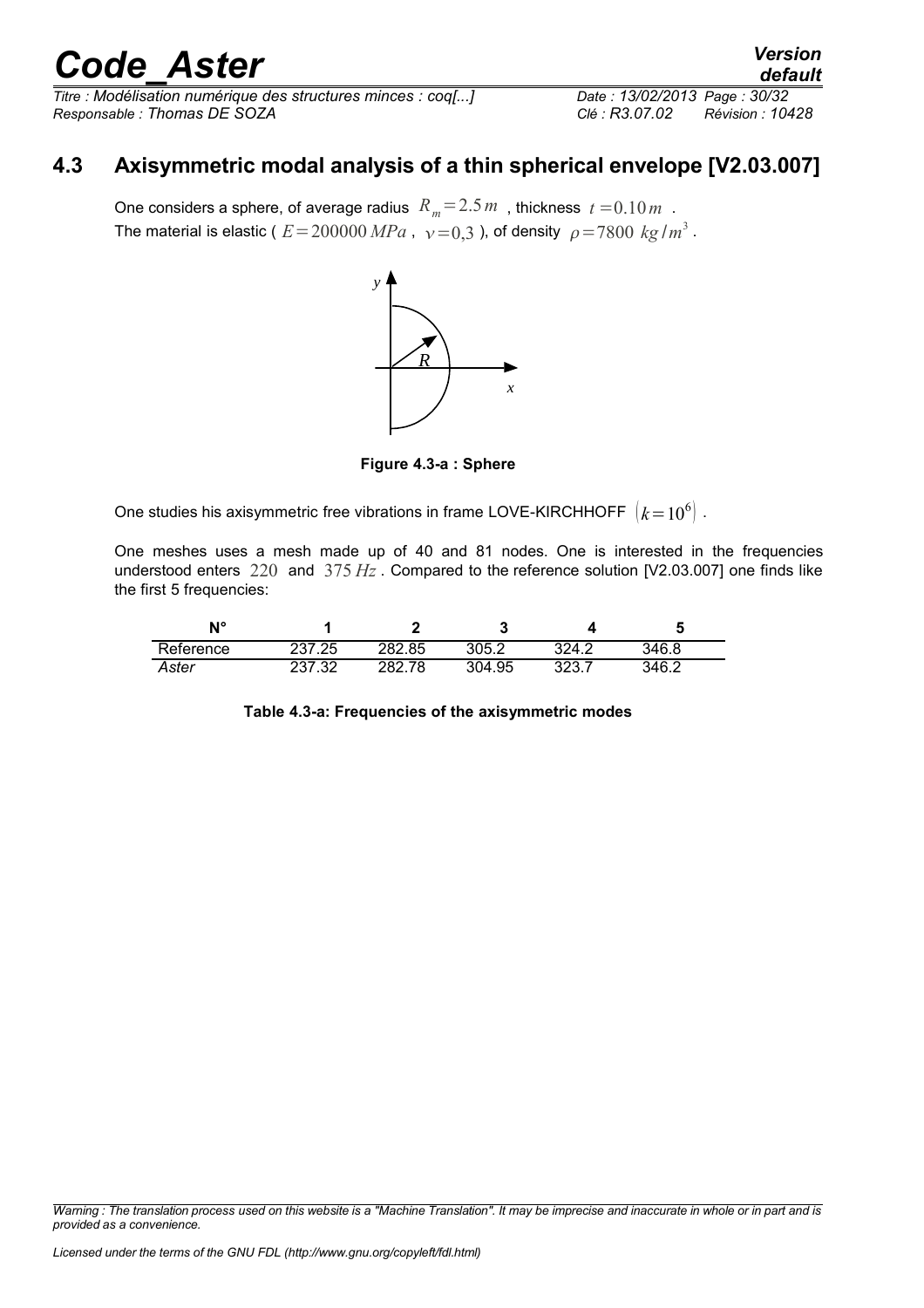*Titre : Modélisation numérique des structures minces : coq[...] Date : 13/02/2013 Page : 31/32 Responsable : Thomas DE SOZA Clé : R3.07.02 Révision : 10428*

### **5 Conclusion**

the finite elements which we propose were selected with a quite particular aim: computation of axisymmetric thin structures, or orthogonal sections of infinite shells with independence in the direction  $z$ , the concern of obtaining a good accuracy on the membrane and flexional solution while having a simple element of establishment and not too expensive.

The choice of the degrees of freedom allows a good representation of the boundary conditions. Moreover, this displacement formulation and rotation lead to elements of smaller degree: the elements are *P2* out of membrane and *P2* bending. It appears that they are easy to handle and that their formulation makes it possible to use a structure of pre and post simple processor, significant advantage to carry out rather fine meshes (unidimensional) and to display the results easily (on a simple curve). Selected kinematics: formulation of HENCKY-MINDLIN-NAGHDI, in displacements and rotations of mean surface makes it possible to utilize the transverse energy of shears (interesting for the shells of average thickness).

This energy can be affected of a factor of correction *k* : if one wants to place oneself in theory of REISSNER, it is enough to choose  $k = 5/6$  instead of 1 (but of course, the deflection W and the rotations  $\beta$  are in this theory only weighted averages in the thickness). Moreover, the formulation of shell of LOVE-KIRCHHOFF (for very mean structures) can be simulated by penalization of the

condition of nullity of the transverse distortion, by choosing a factor  $k\!=\!10^6\!\times^h_\mathrm{A}$  $L$ <sup>,</sup>  $h$  being the

thickness and *L* a characteristic distance (radius of curvature, enforcement zone of the loads…).

The nonlinear behaviors in plane stresses are available for these elements. It is announced however that the stresses generated by the transverse distortion are treated elastically, for want of anything better. Indeed, the taking into account of non-zero constant transverse shears on the thickness and the determination of the correction associated on the shear stiffness compared to a model satisfying the boundary conditions are not possible and thus return the use of these elements, when the transverse shears are non-zero, rigorously impossible in plasticity. In any rigor, for nonlinear behaviors, it would thus be necessary to use these elements in the frame of the theory of Coils-Kirchhoff.

Elements corresponding to the machine elements exist in thermal; the thermomechanical sequences are thus available with of the finite elements of thermal shells to three nodes described in [R3.11.01] according to the case in its axisymmetric version, or its invariant plane version according to *Oz* .

In the treated benchmarks, the phenomena of blocking did not appear. The decomposition of strain energy will make it possible, where necessary, to integrate in a selective way the terms responsible for blocking, such a modification not having to raise particular difficulties. A more detailed study must of course be carried out on this subject, as for the numerical methods to use to avoid this blocking when the thickness becomes low.

The possible developments are:

- anisotropy in order to be able to deal the multi-layer shells,
- with the problems of buckling,
- decomposition in Fourier series to study nonaxisymmetric problems of shells of revolution,
- the taking into variable account of one thickness…

*Warning : The translation process used on this website is a "Machine Translation". It may be imprecise and inaccurate in whole or in part and is provided as a convenience.*